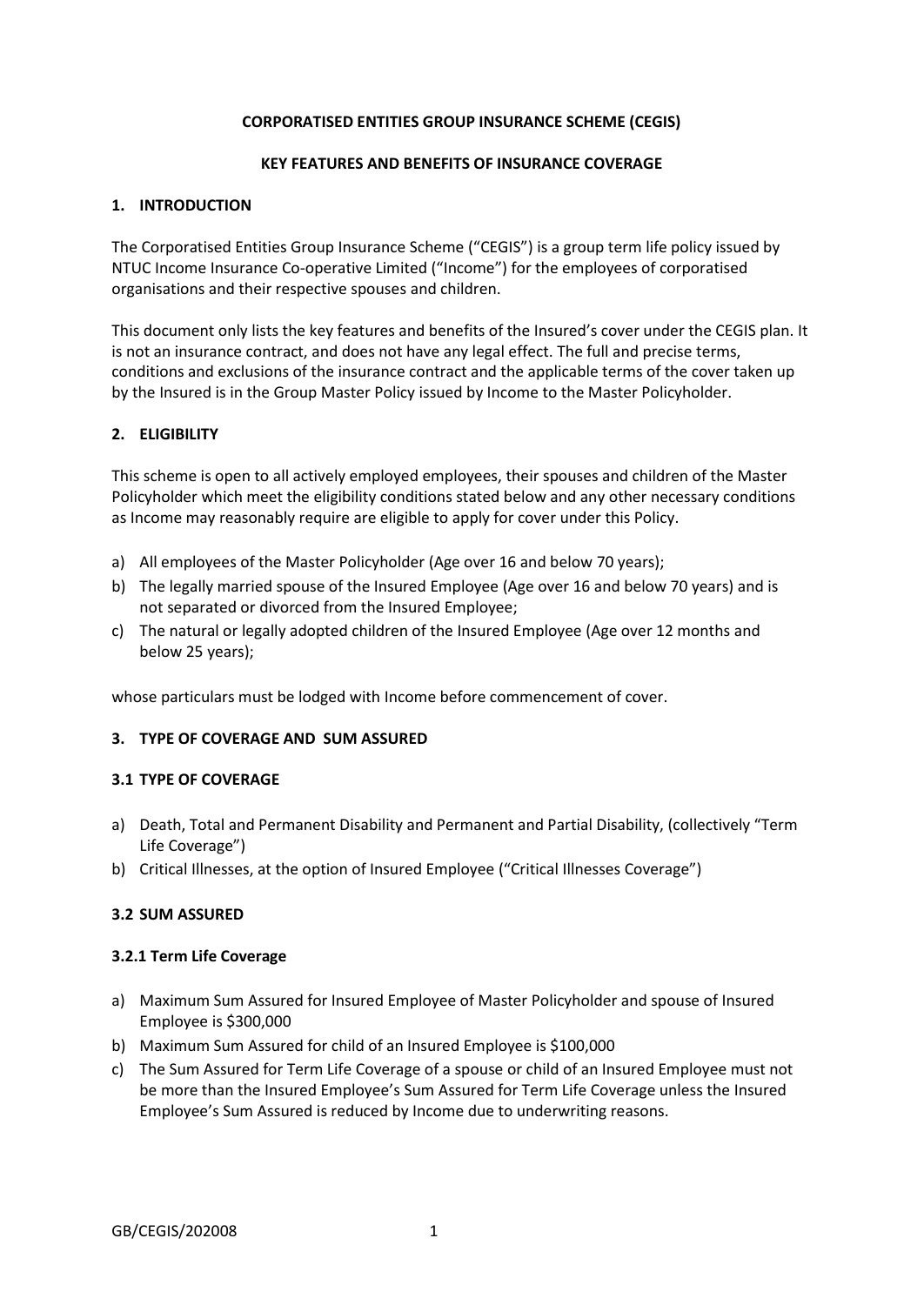# **3.2.2 Critical Illnesses Coverage (at the option of Insured Employee)**

- a) Maximum Sum Assured for Insured Employee of Master Policyholder and spouse of Insured Employee is \$200,000
- b) Maximum Sum Assured for child of an Insured Employee is \$100,000
- c) The Sum Assured of an Insured for Critical Illnesses must not be more than the Sum Assured of the Insured for Term Life Coverage.
- d) The Sum Assured of a spouse or child of an Insured Employee for Critical Illnesses Coverage must not be more than the Insured Employee's Sum Assured for Critical Illnesses Coverage unless the Insured Employee's Sum Assured is reduced by Income due to underwriting reasons.

### **3.2.3. Term Life Coverage and Critical Illnesses Coverage**

- (a) An employee of the Master Policyholder can be covered as an Insured Employee and/or, where applicable, spouse of Insured Employee but, at any one time, the Sum Assured or, where the individual is covered as an Insured Employee as well as a spouse of Insured Employee, the aggregate Sum Assured, shall not be more than the respective maximum Sum Assured stipulated above for Term Life Coverage and Critical Illnesses Coverage
- (b) A child can be covered as a child of either one or both parents who are Insured Employees but, at any one time, the Sum Assured or, where the child is covered as a child of both parents who are Insured Employees, the aggregate Sum Assured, shall not be more than the respective maximum Sum Assured stipulated above for Term Life Coverage and Critical Illnesses Coverage for a child.

### **4. COMMENCEMENT OF COVERAGE**

An Insured's commencement date of cover is subject to the acceptance of the Proposal Form by Income and the receipt by Income of the premium paid by the Insured Employee.

The Insured's cover starts from the Policy Inception Date stated in the Policy Schedule.

# **5. FREE LOOK PROVISION**

This insurance may be cancelled by written request to us within 14 days from receipt of this Certificate of Insurance, in which case, premiums paid less any medical fees incurred in assessing the risk under this insurance will be refunded. If this Certificate of Insurance is sent by post, it is deemed to have been delivered and received in the ordinary course of the post, seven days after the date of posting.

### **6. BENEFITS**

## **6.1 TYPES OF BENEFITS**

# **(A) Death**

In the event of the Death of Insured from any cause while the Term Life Coverage for the Insured is in force, unless due to suicide or attempted suicide while sane or insane within 12 months from: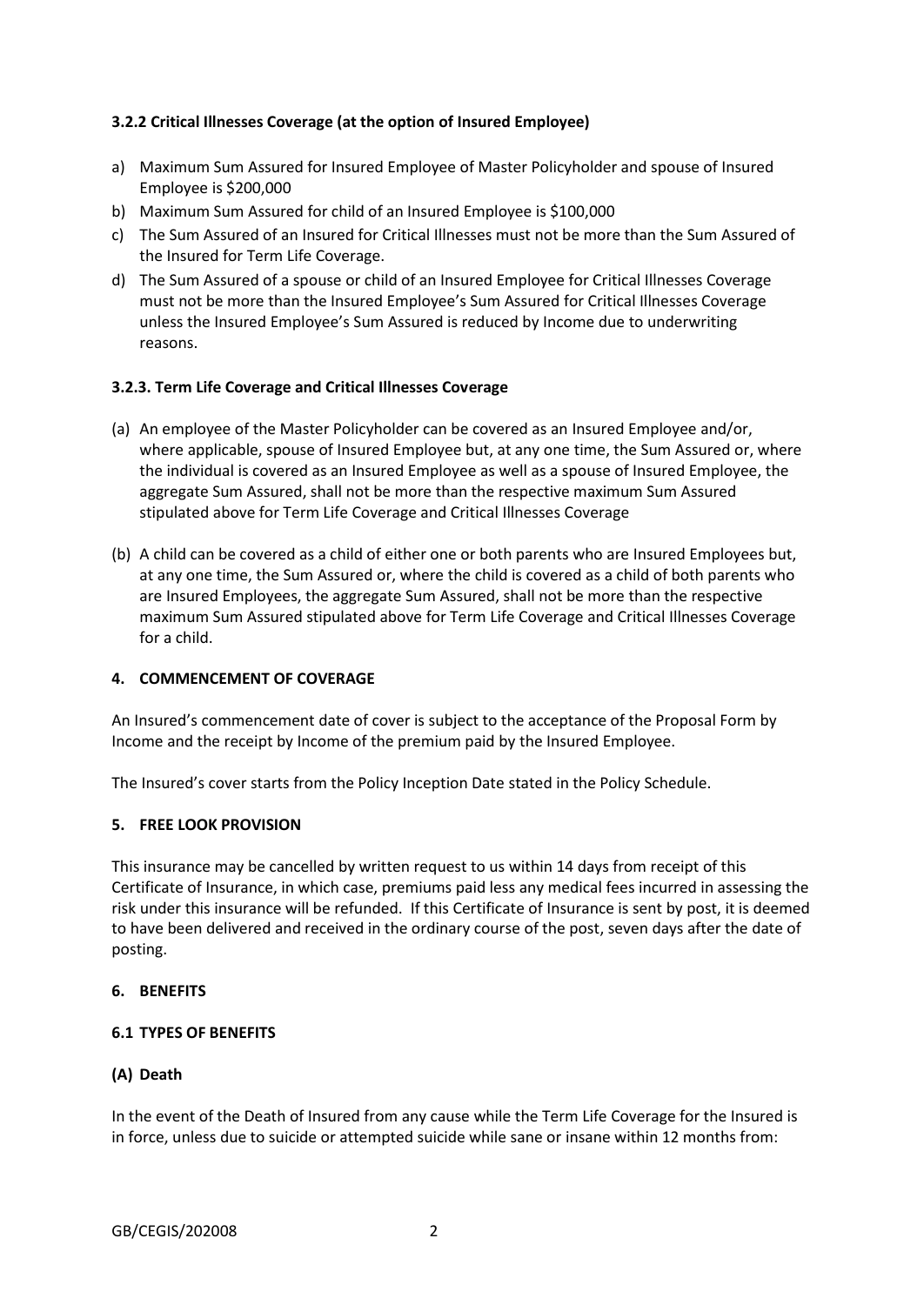- (a) the commencement date of the Insured's Term Life Coverage; or
- (b) the date of reinstatement of the Insured's Term Life Coverage,

whichever is later, Income will pay to:

- (i) the Insured Employee's legal personal representatives, nominees or Proper Claimants in the event of Death of Insured Employee; or
- (ii) the Insured Employee in the event of Death of spouse or child of Insured Employee,

the Sum Assured for Term Life Coverage subscribed by that Insured.

If Death of Insured is due to suicide or attempted suicide while sane or insane within 12 months from the effective date of any increase in the Sum Assured for the Insured's Term Life Coverage, Income shall pay the Sum Assured prior to such increase provided that the amount of the prior Sum Assured has been effective for more than 12 months before the Death of the Insured.

In the event of the Death of an Insured from an Accident, Income will pay to:

- (i) the Insured Employee's legal personal representatives, nominees or Proper Claimants in the event of Death of Insured Employee; or
- (ii) the Insured Employee in the event of Death of spouse or child of Insured Employee,

an additional 25% of the Sum Assured subscribed by that Insured.

# **(B) Total and Permanent Disability**

If an Insured becomes Totally and Permanently Disabled before the Age of 65 years from any cause except self-inflicted injuries within 12 months from:

- (a) the commencement date of the Insured's Term Life Coverage; or
- (b) the date of reinstatement of the Insured's Term Life Coverage,

whichever is later, Income will pay to:

- (a) the Insured if the Insured is an Insured Employee; or
- (b) the Insured Employee if the Insured is a spouse or child of an Insured Employee,

the Sum Assured for Term Life Coverage subscribed by the Insured plus 1% of the Sum Assured subscribed payable in equal monthly payments over the next 24 months or up to when the Insured is Age 65 years or upon the Death of the Insured, whichever is earlier, provided that:

- (i) the Total and Permanent Disability shall occur while the Term Life Coverage for the Insured is in force;
- (ii) if before the monthly payments are fully made, the Insured dies or when the Insured is Age 65 years, then Income shall cease to make any further monthly payment and Income's liability in respect of any remaining monthly payments shall cease;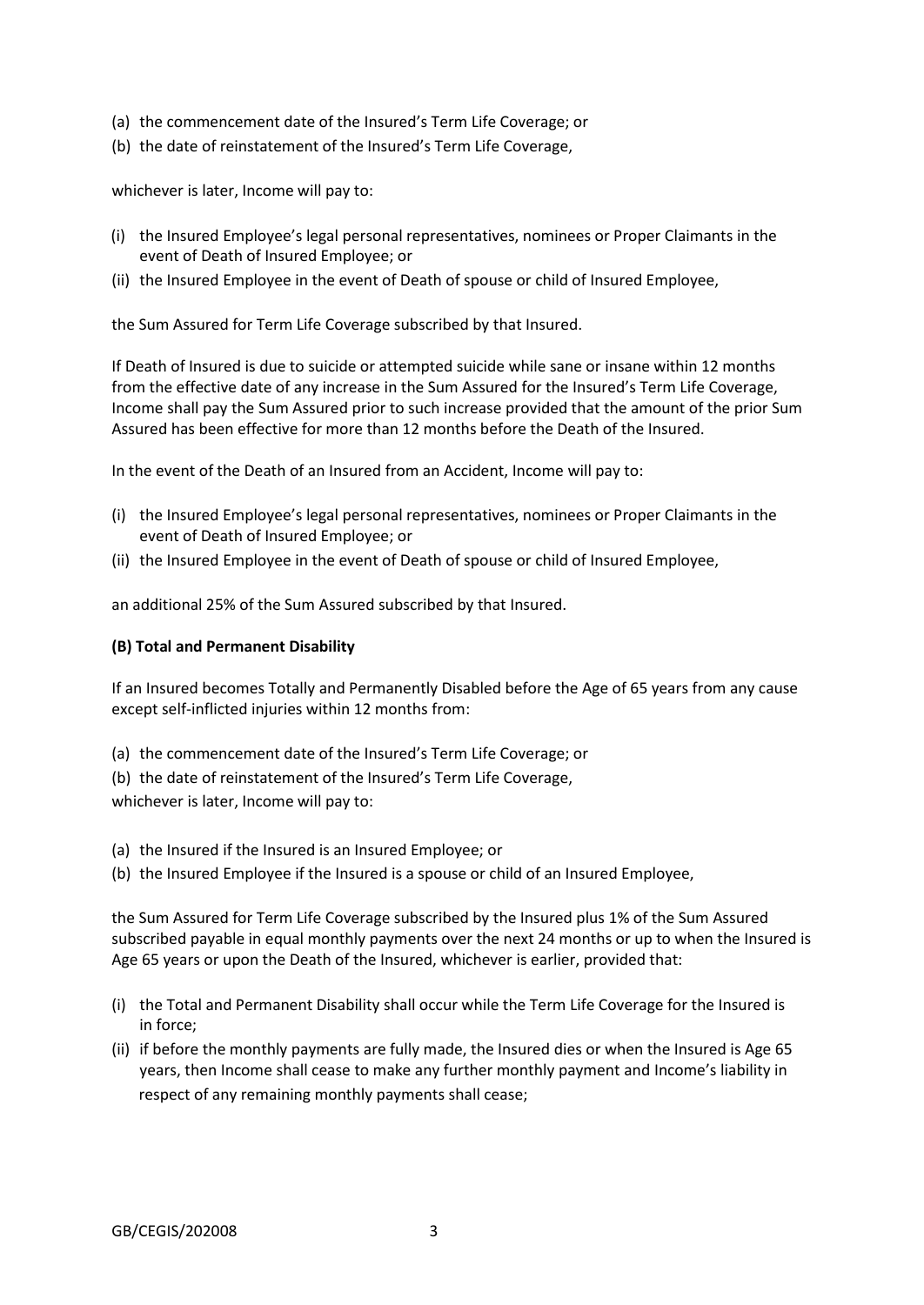- (iii) if the Insured's Total and Permanent Disability is due to self-inflicted injuries within 12 months from the effective date of any increase in the Sum Assured for Insured's Term Life Coverage; Income shall pay the Sum Assured prior to such increase provided that the amount of the prior Sum Assured has been effective for more than 12 months before the Total and Permanent Disability of the Insured; and
- (iv) if Death of the Insured is not made known to Income promptly and Income continues to pay 1% of the Sum Assured subscribed in equal monthly payments, Income shall be entitled to a refund of the monthly payments retrospectively from the date of Death of the Insured.

# **(C) Permanent and Partial Disability**

In the event that an Insured sustains any Loss as specified in the Table of Compensation in Appendix 2 before the Age of 65 years from an Accident, which Loss shall occur while the Term Life Coverage for the Insured is in force, Income shall pay to:

- (a) the Insured if the Insured is an Insured Employee; or
- (b) the Insured Employee if the Insured is a spouse or child of an Insured Employee,

the Benefit specified in the Table of Compensation provided that the Loss shall occur within 365 days following the Accident.

# **(D) Diagnosis of Critical Illness (Optional Coverage)**

In the event that an Insured is diagnosed by a Registered Medical Practitioner as suffering from any of the Critical Illnesses specified in the List of Critical Illnesses in Appendix 3 which shall occur while the Critical Illnesses Coverage for the Insured is in force, Income will pay to:

- (a) the Insured if the Insured is an Insured Employee; or
- (b) the Insured Employee if the Insured is a spouse or child of an Insured Employee,

the Sum Assured for Critical Illnesses Coverage subscribed by the Insured provided that:

- a) the Insured shall survive a period of 30 days from the date of diagnosis of the Critical Illnesses;
- b) in respect of Major Cancer, Coronary Artery Bypass Surgery, Heart Attack of Specified Severity, Angioplasty and Other Invasive Treatment for Coronary Artery and Other Serious Coronary Artery Disease, the initial diagnosis must be made after the expiry of 90 days from the commencement date of the Insured's Critical Illnesses Coverage or reinstatement date of the Insured's Critical Illnesses Coverage, whichever is later;
- c) in respect of the other remaining Critical Illnesses, the initial diagnosis must be made after the expiry of 30 days from the commencement date of the Insured's Critical Illnesses Coverage or reinstatement date of the Insured's Critical Illnesses Coverage, whichever is later;
- d) if initial diagnosis of Major Cancer, Coronary Artery Bypass Surgery, Heart Attack of Specified Severity, Angioplasty and Other Invasive Treatment for Coronary Artery and Other Serious Coronary Artery Disease is made before the expiry of 90 days from the effective date of any increase in the Sum Assured for the Insured's Critical Illnesses Coverage, Income shall pay the Sum Assured prior to such increase if the amount of the prior Sum Assured has been effective for more than 90 days before such initial diagnosis is made; and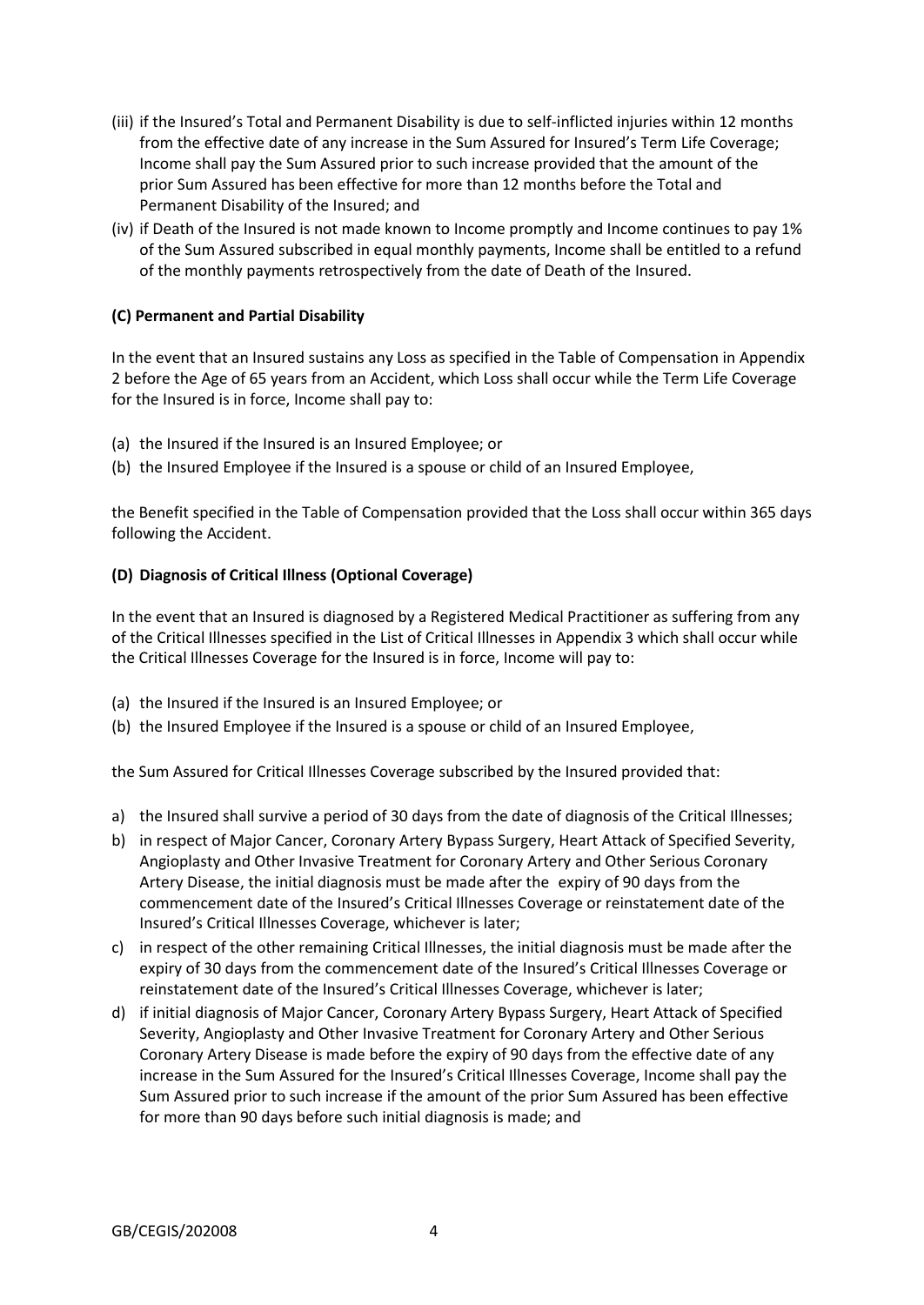e) if initial diagnosis of the other remaining Critical Illnesses is made before the expiry of 30 days from the effective date of any increase in the Sum Assured for the Insured's Critical Illnesses Coverage, Income shall pay the Sum Assured prior to such increase if the amount of the prior Sum Assured has been effective for more than 30 days before such initial diagnosis is made.

# **6.2 GENERAL EXCLUSIONS**

- a) Income shall not be liable to pay Benefit A (Death), Benefit B (Total and Permanent Disability) or Benefit C (Permanent and Partial Disability) if the Death, Total and Permanent Disability or Permanent and Partial Disability, as the case may be, is caused directly or indirectly, wholly or partly by any of the following:
	- i) war, invasion, act of foreign enemies, hostilities or warlike operations (whether war be declared or not), civil war, mutiny, military or popular uprising, insurrection, rebellion, revolution, military or usurped power, martial law or use of nuclear/radiological, biological or chemical weapon which creates massive destruction in any terrorist related activities;
	- ii) radioactivity or from the use, existence or escape of any nuclear fuel, material or waste;
	- iii) self-inflicted injury or illness or any attempt thereof while sane or insane;
	- iv) influence or misuse of alcohol or drugs;
	- v) participation in a riot, assault or felony;
	- vi) racing on any kind except on foot;
	- vii) travelling in any kind of aircraft except as a fare paying passenger on a regular scheduled flight with a commercial airline; or
	- viii) in respect of cover for a child of an Insured Employee, in the course of the child rendering full-time national service.
- b) Income shall not be liable to pay Benefit D (Critical illness) if the Critical Illness is caused directly or indirectly, wholly or partly by any of the following:
	- i) an episode of Coronary Artery or Ischaemic Heart Disease that occurred prior to the commencement date of the Member's Critical Illnesses Coverage; or
	- ii) any pre-existing conditions relating directly or indirectly to any of the Critical Illnesses as specified in the List of Critical Illnesses in Appendix 3 or where the Member received medical treatment or sought medical advice prior to the commencement or reinstatement of the Critical Illnesses Coverage for the Member unless declared to and accepted by NTUC Income;
	- iii) Influence or misuse of alcohol or drugs; or
	- iv) self-inflicted injury or illnesses.

# **7. POLICY ALTERATION**

After commencement of cover, an Insured may before the next premium due date elect to vary the Sum Assured in multiples of \$10,000 for Term Life Coverage and/or Critical Illnesses or request for addition of Critical Illnesses Coverage (if not covered) subject to:

- a) underwriting acceptance by Income provided that Income may impose additional terms for cover including without limitation impose premium loading and more exclusion(s);
- b) submission of such form(s) as prescribed by Income;
- c) full disclosure of all material circumstances relating to the cover; and
- d) payment of all premiums due by the Insured.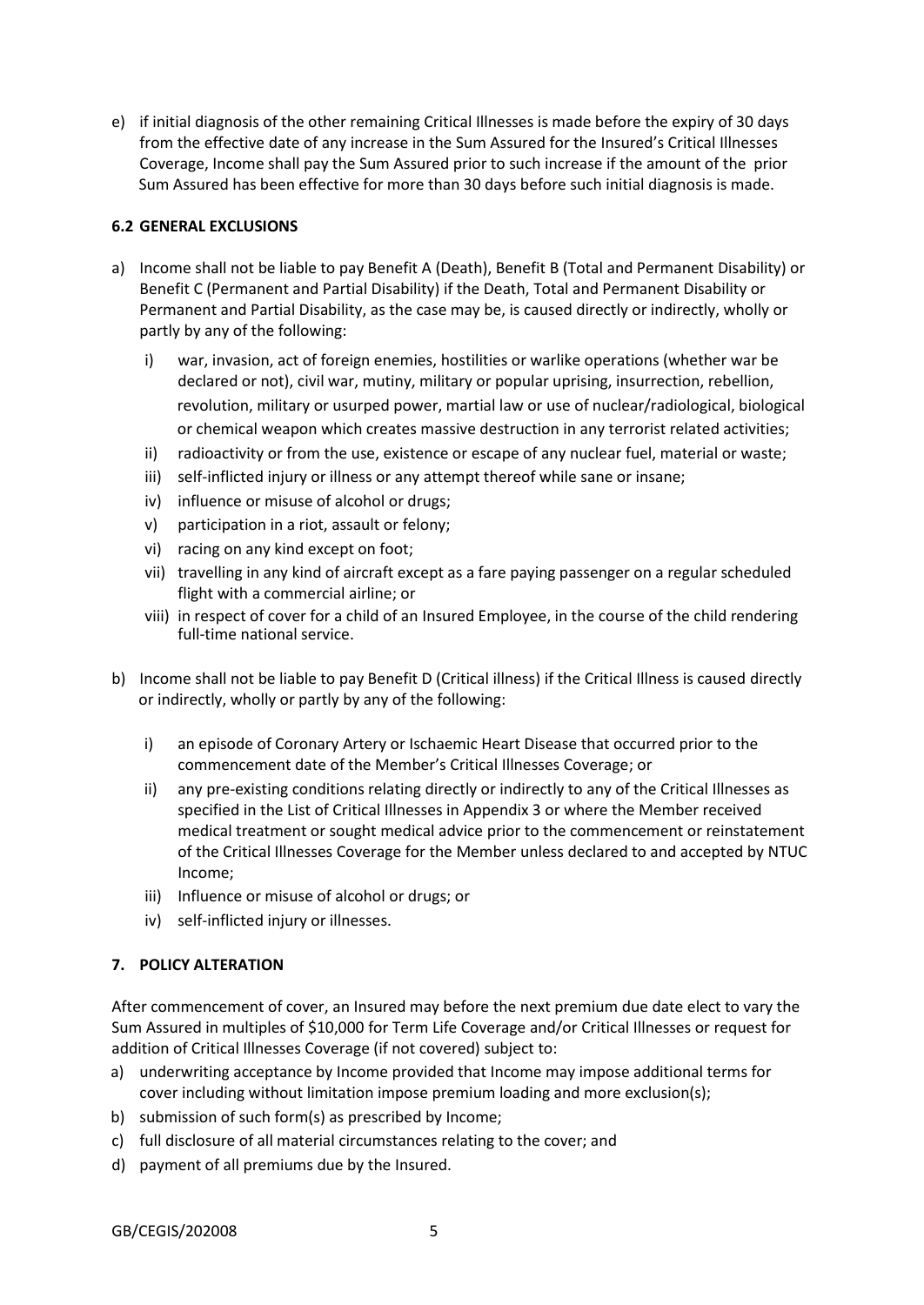# **8. NON-PAYMENT OF PREMIUM**

A grace period of 30 days from the premium due date agreed upon by Income shall be allowed for the payment of premium. If the premium is not paid within the grace period, unless an extension of the grace period is agreed to by Income, the Insured's cover in respect of which the premium has not been paid shall automatically terminate on the day the grace period expires.

Notwithstanding the termination of cover, the Insured shall be liable to pay to Income all premiums due and unpaid during the grace period.

# **9. PREMIUM MODIFICATION**

Income may modify the premium rates contained in the Table of Premiums in Appendix 1 by giving at least 3 months' written notice to the Master Policyholder and the modified premium rates shall apply to all Insured.

### **10. REINSTATEMENT**

An Insured whose cover has ceased due to non payment of premium due may apply for reinstatement not later than 12 months after cover has ceased. The reinstatement shall be subject to the consent of Income and the following terms and conditions:

- a) payment of premium due
- b) satisfactory proof of good health and insurability of the Insured, provided at the Insured's expense;
- c) continued eligibility to be insured;
- d) no adverse material change has occurred in the risks covered; and
- e) any other terms or conditions as Income may deem necessary to impose including without limitation impose premium loading and more exclusion(s).

# **11. TERMINATION OF COVERAGE**

### **11.1 Termination of Insured's Term Life Coverage**

The Term Life Coverage of an Insured shall automatically cease upon the happening of any one of the following:

- a) the termination of this Group Policy by the Master Policyholder or Income;
- b) when the Insured ceases to be eligible for cover;
- c) in the case of an Insured Employee, the date of termination of employment with the Master Policyholder;
- d) the non payment of premium due;
- e) the termination of cover by the Master Policyholder or the Insured Employee;
- f) Death of the Insured or the date the Insured becomes Totally and Permanently Disabled as diagnosed by a Registered Medical Practitioner, whichever is applicable;
- g) payment of a minimum aggregate of 100% of the Sum Assured subscribed by the Insured in the event of Permanent and Partial Disability, whether from one or more Accidents, or
- h) the Contract Term for the Insured expires,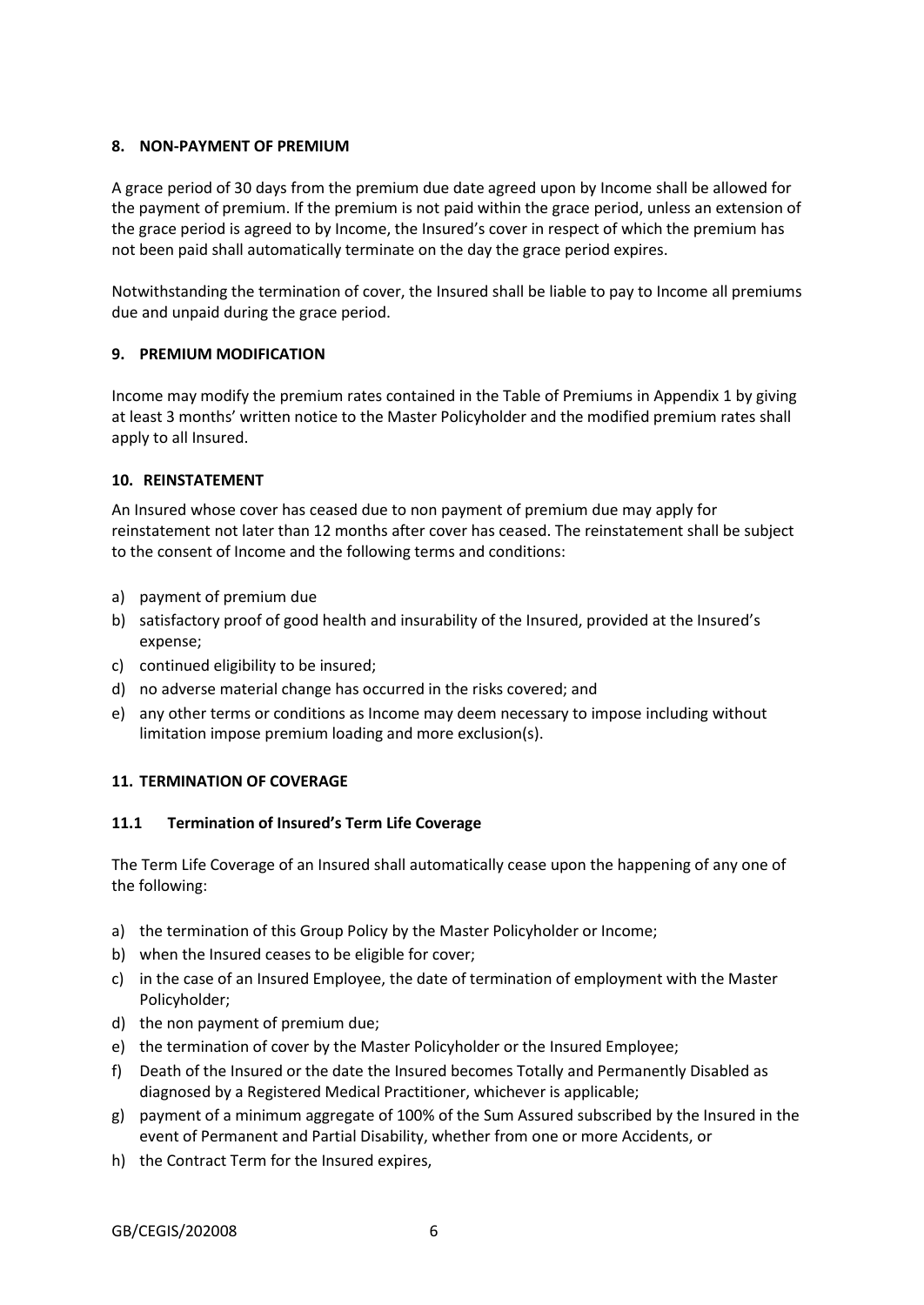whichever is earliest.

In addition to the above, where Insured is a spouse or child of an Insured Employee, the Term Life Coverage for the spouse or child shall also cease when the Term Life Coverage for the Insured Employee ceases.

# **11.2 Termination of Insured's Critical Illnesses Coverage**

The Critical Illnesses Coverage of an Insured shall automatically cease upon the happening of any one of the following:

- a) the termination of the Insured's Term Life Coverage;
- b) the non payment of premium due;
- c) the termination of cover by the Master Policyholder or the Insured Employee or
- d) the date the Insured suffers from any of the Critical Illnesses as specified in the List of Critical Illnesses in Appendix 3 (except Angioplasty & Other Invasive Treatment for Coronary Artery) as diagnosed by a Registered Medical Practitioner,

whichever is earliest.

For the avoidance of doubt, unless an Insured's Term Life Coverage is terminated, the Insured's Term Life Coverage will not terminate upon the termination of the Insured's Critical Illnesses Coverage.

### **12. NO REFUND OF PREMIUMS FOR REMAINING PERIOD OF MONTH**

Upon termination of cover during any calendar month, any premium paid for any remaining period of that month shall not be refunded by Income.

### **13. CLAIMS NOTIFICATION**

It shall be a condition precedent to the liability of Income to make payment for any benefit that duly completed claim notification forms together with the required proof of loss shall be submitted to Income within 90 days of the occurrence of the Death, Total and Permanent Disability or Partial and Permanent Disability, or diagnosis of the Critical Illnesses. Failure to comply with the stipulated time and procedure shall invalidate the claim and no benefit shall be payable by Income.

As a group policy, claims can be submitted through your Personnel/HR Department with the following documents:

Documents to be submitted for Death Claims:

- Completed Death Claims Form
- Certified true copy of Death Certificate
- Copy of identification of Insured
- Copy of identification of Claimant
- Proof of relationship between Insured and Claimant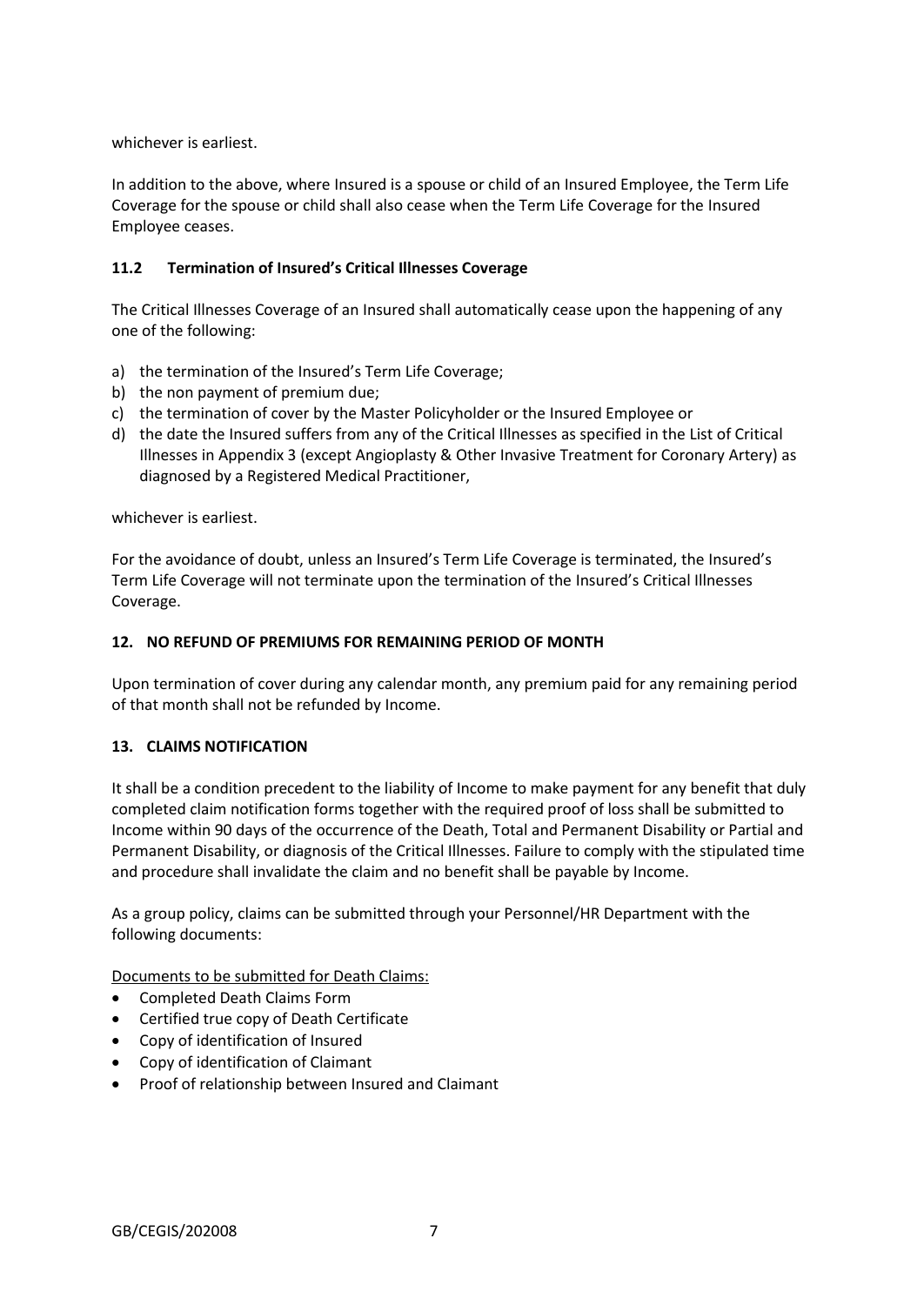| <b>Claimant</b> | Document required                          |
|-----------------|--------------------------------------------|
| Spouse          | Marriage Certificate                       |
| Parent          | <b>Birth Certificate of Deceased</b>       |
| Children        | <b>Birth Certificate of Claimant</b>       |
| Sibling         | Birth Certificate of Deceased and Claimant |

Coroner's inquiry report, if available

Documents to be submitted for Disability Claims:

- Completed Total and Permanent Disability Claim Form
- Copy of identification of Insured/Claimant
- Attending Physician's Statement (APS) (to be completed by attending physician and submitted to us)
- Medical Reports/Hospital Discharge Summary/Doctor's memos/Medically boarded out letter (if available)

Documents to be submitted for Dread Disease Claims:

- Completed Dread Diseases Claims Form
- Copy of identification of Insured/Claimant
- Attending Physician's Statement (APS) (to be completed by attending physician and submitted to us)
- Note: Specific APS for various diseases can be obtained from Income website: www.income.com.sg
- Medical Reports/Hospital Discharge Summary/Doctor's memos/Medically boarded out letter (if available)

# **14. PAYMENT OF CLAIMS**

- a) Before the payment of any Benefit, Income shall be entitled to deduct from the Benefit due all outstanding premiums and to request and be given proof satisfactory to Income of the title of the party claiming the Benefit.
- b) In the event of a claim, the payment of any Benefit by Income shall be a full and final discharge of Income's liabilities.
- c) No action at law or in equity shall be brought to recover any Benefit:
	- i) within sixty days after the claim notification is submitted to Income;
	- ii) unless notice of such action is given to Income within three years after the expiration of time within which proof of loss is required under clause 13;
- d) If Income shall disclaim liability for a claim and no action has been commenced within 12 calendar months from the date of such disclaimer, then the claim shall for all purposes be deemed to have been abandoned and shall not thereafter be recoverable.
- e) The due observance and fulfilment of the terms and conditions, limitation, exclusions, definitions and Endorsement in so far as they relate to anything to be done or complied with by an Insured and the truth of the statements and answers in the Proposal Form or in respect of any claim shall be conditions precedent to any liability of Income.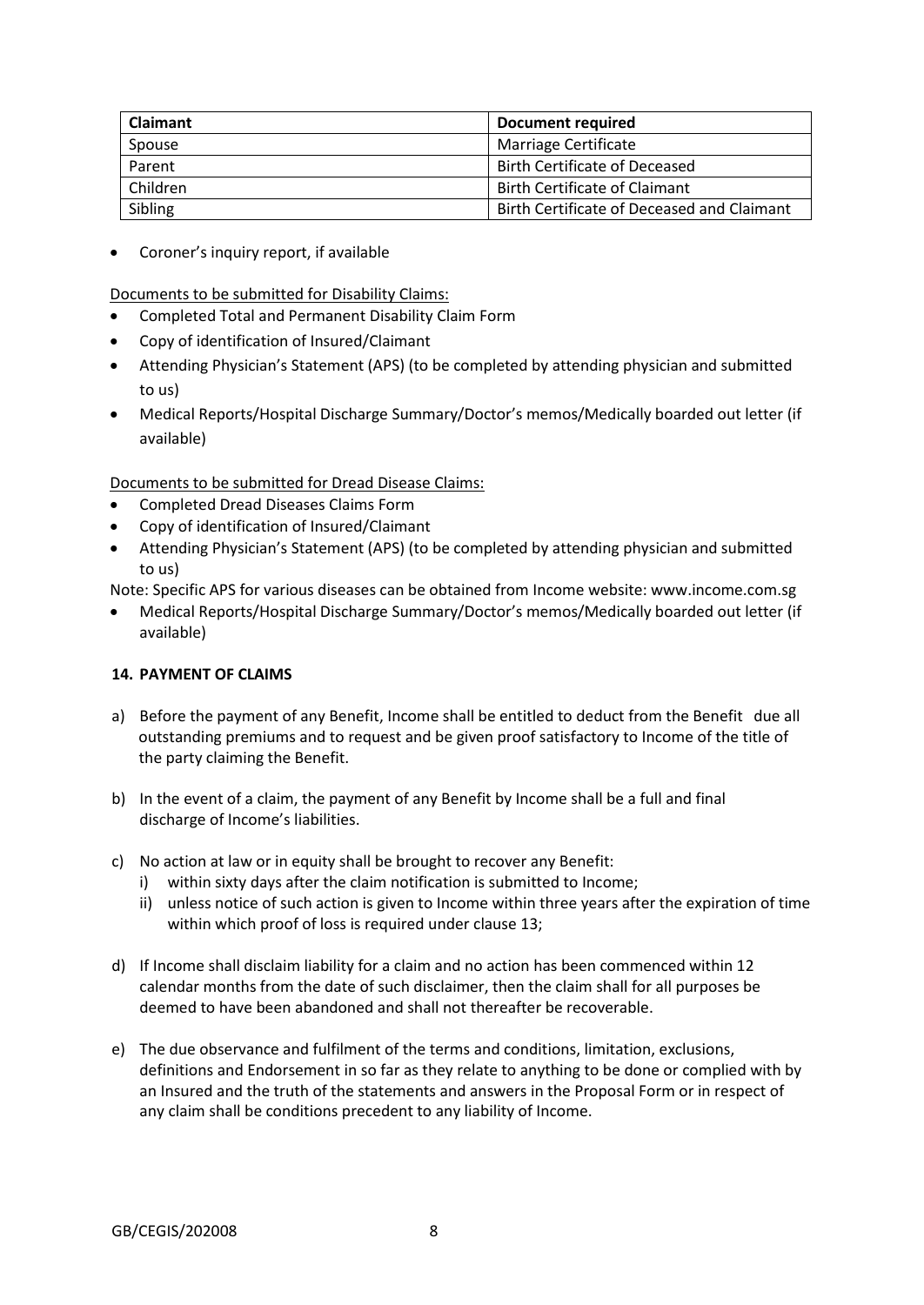### **15. NOMINATION OF BENEFICIARIES**

If cover is provided to an Insured who is an Insured Employee on his/her own life, the Insured may nominate a person to receive the share of the Benefits payable in accordance with the Insurance Act and the Insurance (Nomination of Beneficiaries) Regulations.

Any Benefit paid by Income to any person nominated by the Insured, or, in the absence of such nomination, to the Insured's legal personal representatives or Proper Claimants, shall be a discharge of Income's liability in respect of such payment.

### **16. MEDICAL EXAMINATION**

Income may direct an Insured to be examined by a particular Registered Medical Practitioner in respect of any alleged disability in the manner and at the time the Registered Medical Practitioner may require.

# **17. AGGREGATE COMPENSATION**

The compensation payable in respect of any one Accident or cause shall not exceed the limit payable under Benefit A (Death), Benefit B (Total and Permanent Disability) or Benefit C (Permanent and Partial Disability), whichever is applicable.

If arising from any Accident or cause, an Insured is entitled to claim for more than one Benefit, the aggregate compensation payable by Income shall not exceed the limit payable under the Benefit with the highest amount of compensation provided that, notwithstanding the foregoing, if an Insured is entitled to claim for Benefit A (Death) and Benefit B (Total and Permanent Disability), Income will pay the Benefit A (Death).

In the event of claims for Permanent and Partial Disability arising from more than one Accident, upon payment of a minimum aggregate of 100% of the Sum Assured subscribed by the Insured for Term Life Coverage, no further claim shall be admitted.

In the event of claim(s) for Permanent and Partial Disability and a subsequent claim for Death or Total and Permanent Disability arising from more than one Accident or cause, upon admission of the claim for Death or Total and Permanent Disability, no further claim shall be admitted.

The aggregate compensation payable in respect of claim(s) for Critical Illnesses Coverage shall not exceed the Sum Assured subscribed by the Insured for Critical Illnesses Coverage.

### **18. DURATION OF INSURED'S COVER**

The cover granted to an Insured pursuant is from the Policy Inception Date as specified in the Schedule.

The Master Policyholder or Income may terminate this Policy by giving at least 6 months' written notice to the other party. Upon the expiry of the period of notice, all cover granted under this Group Policy shall cease.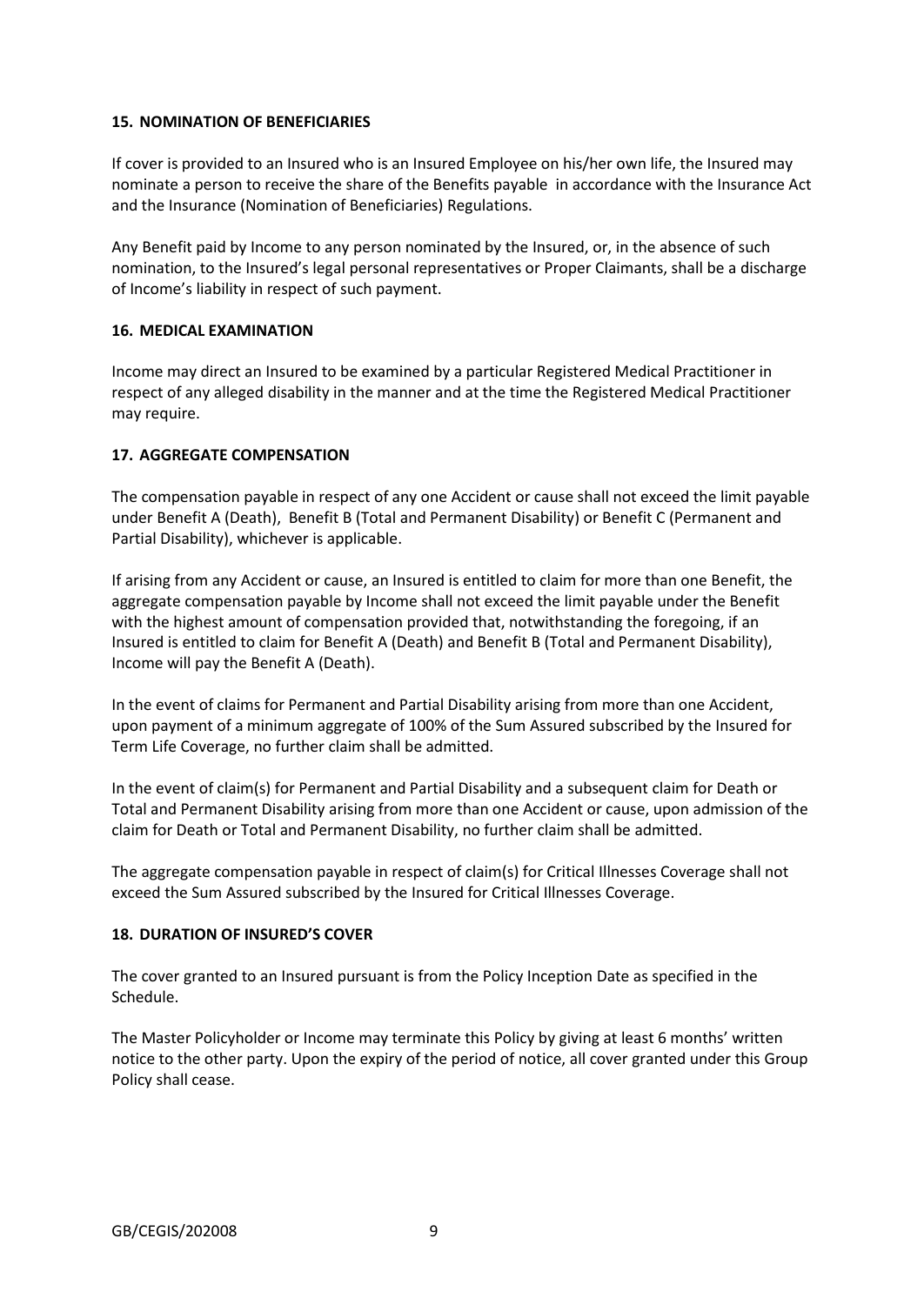# **19. NOTICE**

Any notice or communication pursuant to this Group Policy shall be deemed to be duly given and received if:

- a) personally delivered, on the day of delivery;
- b) if sent by pre-paid mail, within seven (7) days after the mail is sent;
- c) by facsimile, on production of a transmission report by the machine from which the facsimile was sent which indicates that the facsimile was sent in its entirety to the facsimile number of the recipient; or
- d) by email or other electronic means, immediately upon transmission.

# **20. ARBITRATION**

Any differences or disputes as to any matter arising under, out of or in connection with this Policy and cover granted to Members under this Policy shall be referred to Financial Industry Disputes Resolution Centre Ltd ("FIDREC") for resolution provided it is a dispute that can be brought before FIDREC.

If such differences or disputes cannot be referred or resolved by FIDREC, such differences or disputes shall be referred and finally resolved by arbitration in accordance with the Arbitration Rules of the Singapore International Arbitration Centre for the time being in force in the Republic of Singapore, which rules are deemed to be incorporated by reference in this Clause 20. The obtaining of an arbitral award shall be a condition precedent to any liability of Income under this Policy.

# **21. POLICY OWNERS' PROTECTION SCHEME**

This policy is protected under the Policy Owners' Protection Scheme which is administered by the Singapore Deposit Insurance Corporation (SDIC). Coverage for your policy is automatic and no further action is required from you. For more information on the types of benefits that are covered under the scheme as well as the limits of coverage, where applicable, please contact Income or visit the GIA/LIA or SDIC websites (www.gia.org.sg or www.lia.org.sg or www.sdic.org.sg).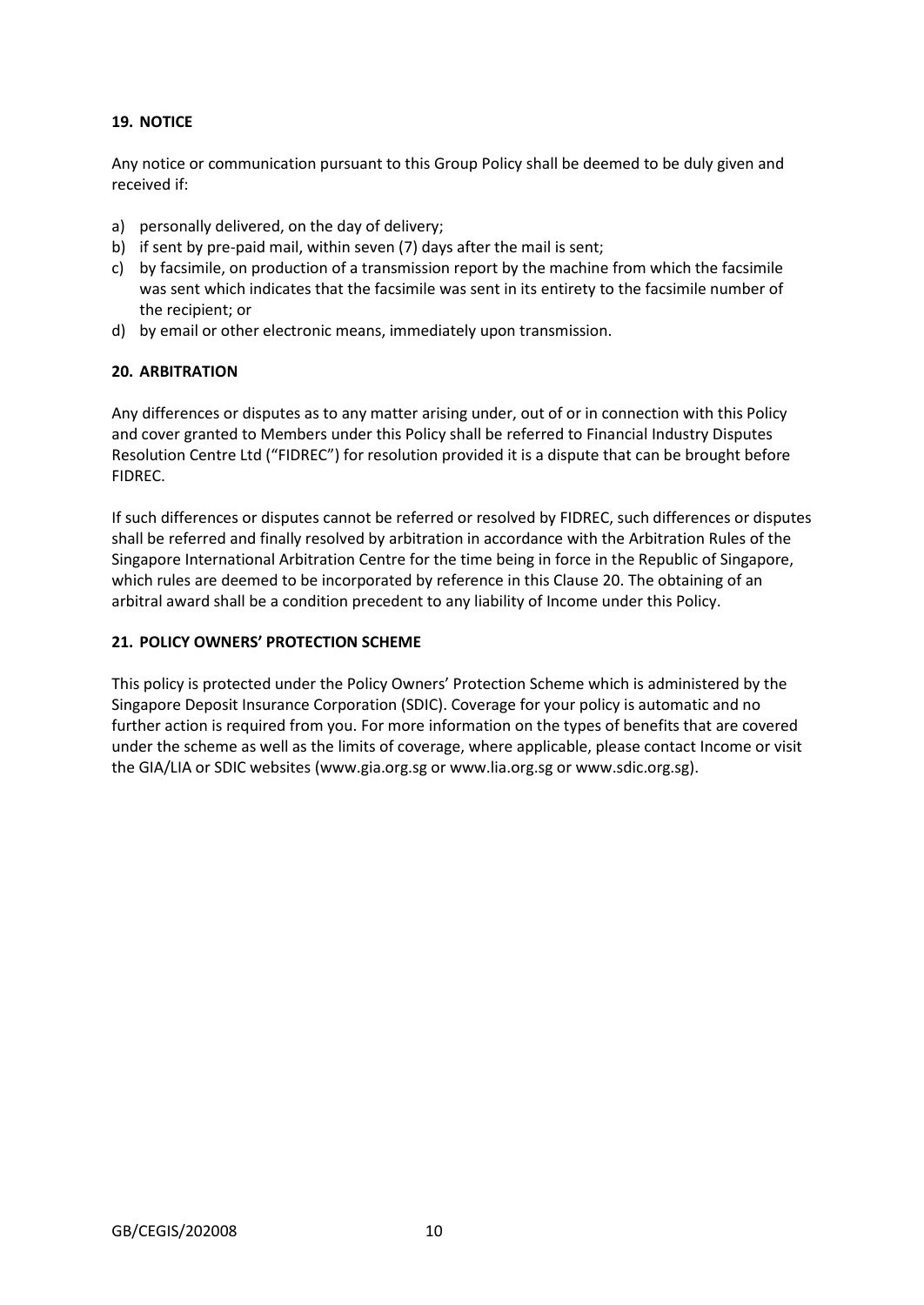#### **DEFINITIONS**

### **Income**

Income shall mean NTUC Income Insurance Co-operative Limited.

### **Master Policyholder**

Master Policyholder shall mean the entity stated as Master Policyholder in the Policy Schedule.

### **Accidental Death**

Accidental Death shall mean death from an Accident.

### **Accident**

Accident shall mean an event caused by violent, external and visible means which shall, independently of any other cause, be the sole and direct cause of Death or Loss as specified in the Table of Compensation.

### **Age**

Age shall mean attained age except that when used in the context of premiums payable, it shall mean age at next birthday.

### **Benefit**

Benefit shall mean the respective sum payable by Income under the terms and conditions of this Policy.

### **Contract Term**

Contract Term means the period of cover for an Insured as stipulated in the schedule of the Certificate of Insurance that is issued by Income to confirm cover under this Policy.

#### **Endorsement**

Endorsement shall mean any written statement or notice issued by Income to confirm and record changes to the terms and conditions of this Policy and which shall form part of this Policy.

#### **Loss**

Loss shall mean permanent, total and irrecoverable loss of use or loss by physical separation as specified in the Table of Compensation in Appendix 2.

#### **Proper Claimants**

Proper Claimants shall mean proper claimant as defined in the Insurance Act (Chapter 142).

### **Registered Medical Practitioner**

Registered Medical Practitioner shall mean a doctor qualified by degree in western medicine who is legally licensed and authorised in the geographical area of his/her practice to render medical or surgical service and who is other than a Member or a member of the Member's immediate family.

#### **Sum Assured**

Sum Assured shall mean the sum assured applied by a Member who is an insured employee of Master Policyholder for his/her own cover and if applicable, cover for spouse or child under the Term Life Coverage and, if applicable, Critical Illnesses Coverage, which sum assured is accepted by Income.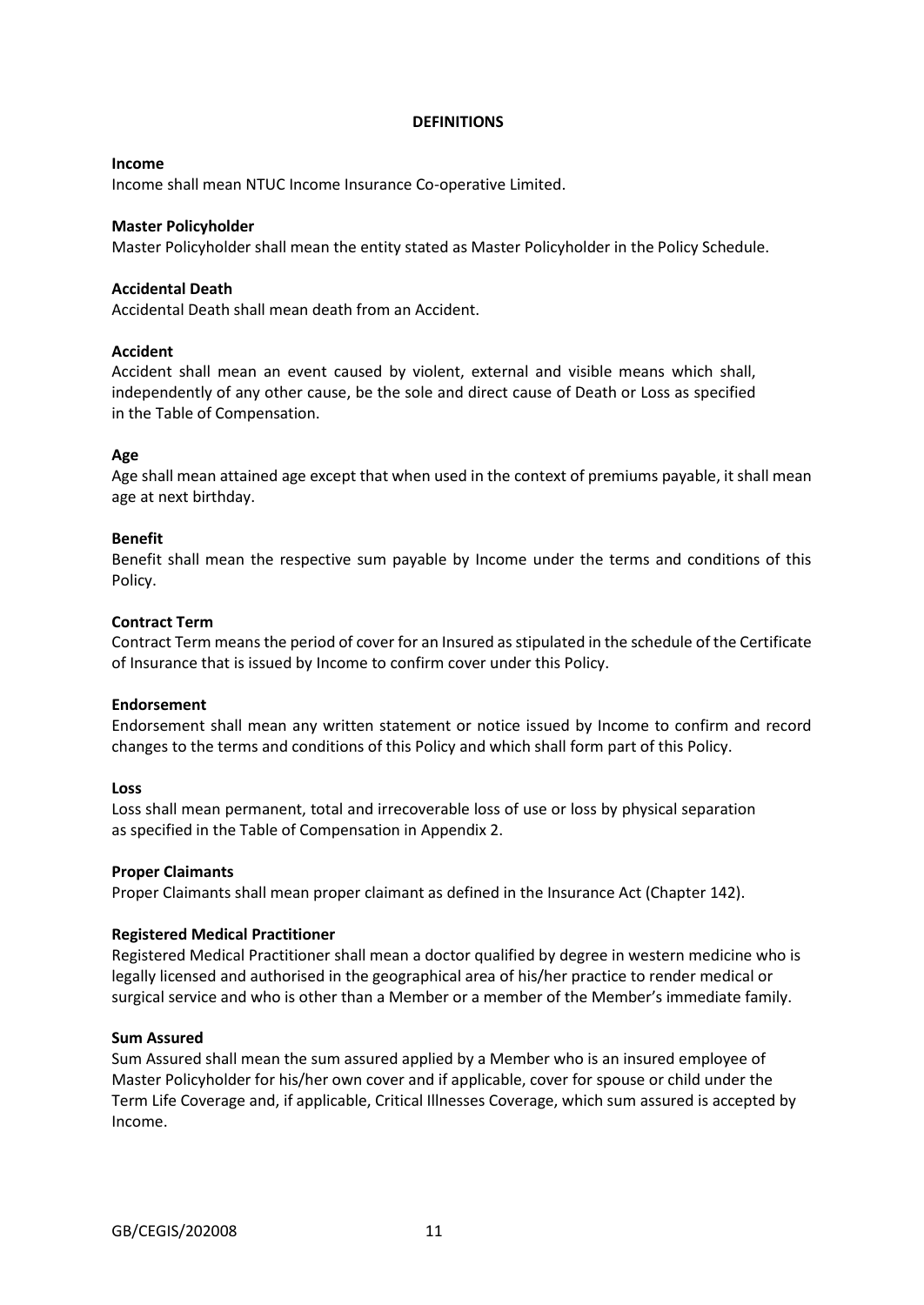# **Total and Permanent Disability / Totally and Permanently Disabled**

Total and Permanent Disability / Totally and Permanently Disabled shall mean:

- a) The complete and continuous inability of a Member at that time and at all times thereafter to engage in any business or occupation or perform any work of any kind for remuneration or profit; or
- b) Total Physical Loss.

#### **Total Physical Loss**

Total Physical Loss shall mean any one of the following:

- a) the total and irrecoverable loss of sight of both eyes;
- b) the loss by complete severance or total and irrecoverable loss of use of both limbs at or above the wrist or ankle; or
- c) the total and irrecoverable loss of sight of one eye and the loss by complete severance or total and irrecoverable loss of use of one limb at or above the wrist or ankle.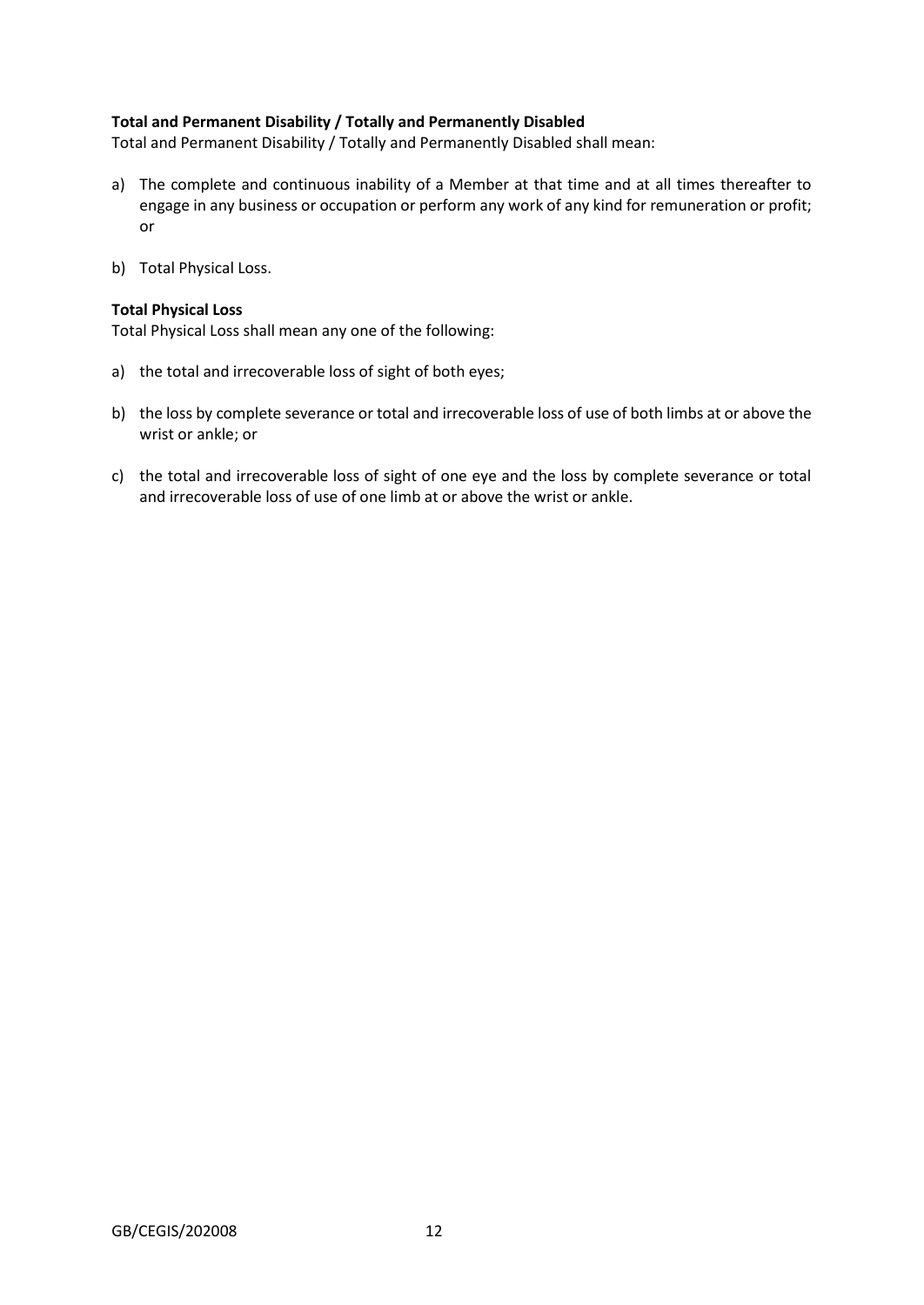### **APPENDIX 1**

### **Table of Premiums**

# **Sum Assured and Monthly Premiums**

The sum assured, in multiples of \$10,000 up to a maximum of \$300,000 for Term Life Coverage and \$200,000 for Critical Illnesses Rider for Insured Employee and Spouse. The maximum Sum Assured for children shall not exceed \$100,000 per child for Term Life Coverage and Critical Illnesses Rider.

### **Term Life Coverage**

| <b>Monthly Premium (Age Next Birthday)</b> |            |          |          |          |          |          |
|--------------------------------------------|------------|----------|----------|----------|----------|----------|
| <b>Sum Assured</b>                         | $2-18$ yrs | 19-45yrs | 46-50yrs | 51-55yrs | 56-60yrs | 61-65yrs |
| \$10,000                                   | \$0.70     | \$0.80   | \$1.20   | \$2.10   | \$3.00   | \$3.80   |
| \$20,000                                   | \$1.40     | \$1.60   | \$2.40   | \$4.20   | \$6.00   | \$7.60   |
| \$30,000                                   | \$2.10     | \$2.40   | \$3.60   | \$6.30   | \$9.00   | \$11.40  |
| \$40,000                                   | \$2.80     | \$3.20   | \$4.80   | \$8.40   | \$12.00  | \$15.20  |
| \$50,000                                   | \$3.50     | \$4.00   | \$6.00   | \$10.50  | \$15.00  | \$19.00  |
| \$60,000                                   | \$4.20     | \$4.80   | \$7.20   | \$12.60  | \$18.00  | \$22.80  |
| \$70,000                                   | \$4.90     | \$5.60   | \$8.40   | \$14.70  | \$21.00  | \$26.60  |
| \$80,000                                   | \$5.60     | \$6.40   | \$9.60   | \$16.80  | \$24.00  | \$30.40  |
| \$90,000                                   | \$6.30     | \$7.20   | \$10.80  | \$18.90  | \$27.00  | \$34.20  |
| \$100,000                                  | \$7.00     | \$8.00   | \$12.00  | \$21.00  | \$30.00  | \$38.00  |
| \$110,000                                  | \$7.70     | \$8.80   | \$13.20  | \$23.10  | \$33.00  | \$41.80  |
| \$120,000                                  | \$8.40     | \$9.60   | \$14.40  | \$25.20  | \$36.00  | \$45.60  |
| \$130,000                                  | \$9.10     | \$10.40  | \$15.60  | \$27.30  | \$39.00  | \$49.40  |
| \$140,000                                  | \$9.80     | \$11.20  | \$16.80  | \$29.40  | \$42.00  | \$53.20  |
| \$150,000                                  | \$10.50    | \$12.00  | \$18.00  | \$31.50  | \$45.00  | \$57.00  |
| \$160,000                                  | \$11.20    | \$12.80  | \$19.20  | \$33.60  | \$48.00  | \$60.80  |
| \$170,000                                  | \$11.90    | \$13.60  | \$20.40  | \$35.70  | \$51.00  | \$64.60  |
| \$180,000                                  | \$12.60    | \$14.40  | \$21.60  | \$37.80  | \$54.00  | \$68.40  |
| \$190,000                                  | \$13.30    | \$15.20  | \$22.80  | \$39.90  | \$57.00  | \$72.20  |
| \$200,000                                  | \$14.00    | \$16.00  | \$24.00  | \$42.00  | \$60.00  | \$76.00  |
| \$210,000                                  | \$14.70    | \$16.80  | \$25.20  | \$44.10  | \$63.00  | \$79.80  |
| \$220,000                                  | \$15.40    | \$17.60  | \$26.40  | \$46.20  | \$66.00  | \$83.60  |
| \$230,000                                  | \$16.10    | \$18.40  | \$27.60  | \$48.30  | \$69.00  | \$87.40  |
| \$240,000                                  | \$16.80    | \$19.20  | \$28.80  | \$50.40  | \$72.00  | \$91.20  |
| \$250,000                                  | \$17.50    | \$20.00  | \$30.00  | \$52.50  | \$75.00  | \$95.00  |
| \$260,000                                  | \$18.20    | \$20.80  | \$31.20  | \$54.60  | \$78.00  | \$98.80  |
| \$270,000                                  | \$18.90    | \$21.60  | \$32.40  | \$56.70  | \$81.00  | \$102.60 |
| \$280,000                                  | \$19.60    | \$22.40  | \$33.60  | \$58.80  | \$84.00  | \$106.40 |
| \$290,000                                  | \$20.30    | \$23.20  | \$34.80  | \$60.90  | \$87.00  | \$110.20 |
| \$300,000                                  | \$21.00    | \$24.00  | \$36.00  | \$63.00  | \$90.00  | \$114.00 |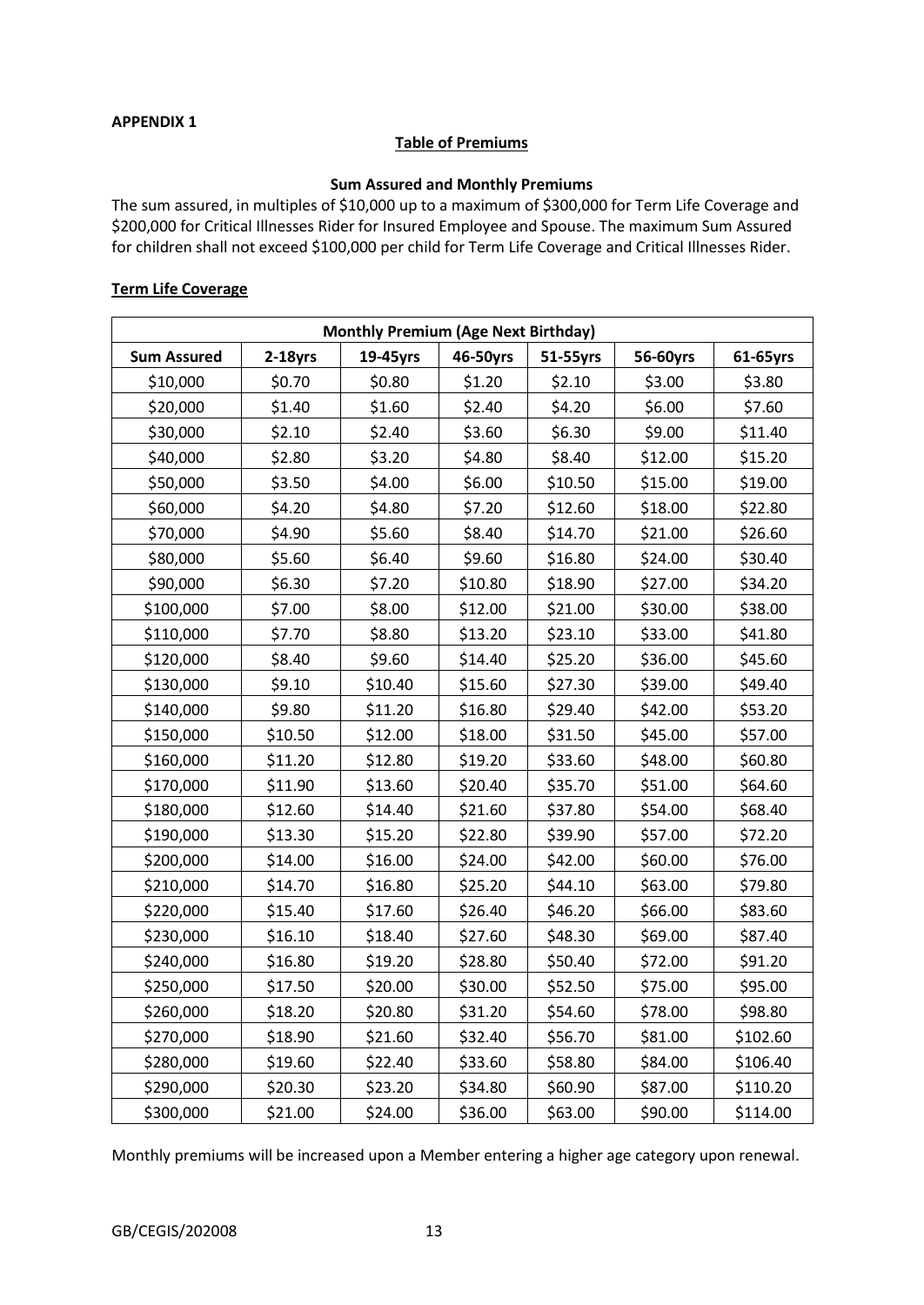# **Critical Illnesses Coverage**

| <b>Monthly Premium (Age Next Birthday)</b> |            |          |          |          |          |          |
|--------------------------------------------|------------|----------|----------|----------|----------|----------|
| <b>Sum Assured</b>                         | $2-18$ yrs | 19-45yrs | 46-50yrs | 51-55yrs | 56-60yrs | 61-65yrs |
| \$10,000                                   | \$0.70     | \$1.40   | \$3.60   | \$5.90   | \$8.10   | \$13.20  |
| \$20,000                                   | \$1.40     | \$2.80   | \$7.20   | \$11.80  | \$16.20  | \$26.40  |
| \$30,000                                   | \$2.10     | \$4.20   | \$10.80  | \$17.70  | \$24.30  | \$39.60  |
| \$40,000                                   | \$2.80     | \$5.60   | \$14.40  | \$23.60  | \$32.40  | \$52.80  |
| \$50,000                                   | \$3.50     | \$7.00   | \$18.00  | \$29.50  | \$40.50  | \$66.00  |
| \$60,000                                   | \$4.20     | \$8.40   | \$21.60  | \$35.40  | \$48.60  | \$79.20  |
| \$70,000                                   | \$4.90     | \$9.80   | \$25.20  | \$41.30  | \$56.70  | \$92.40  |
| \$80,000                                   | \$5.60     | \$11.20  | \$28.80  | \$47.20  | \$64.80  | \$105.60 |
| \$90,000                                   | \$6.30     | \$12.60  | \$32.40  | \$53.10  | \$72.90  | \$118.80 |
| \$100,000                                  | \$7.00     | \$14.00  | \$36.00  | \$59.00  | \$81.00  | \$132.00 |
| \$110,000                                  | \$7.70     | \$15.40  | \$39.60  | \$64.90  | \$89.10  | \$145.20 |
| \$120,000                                  | \$8.40     | \$16.80  | \$43.20  | \$70.80  | \$97.20  | \$158.40 |
| \$130,000                                  | \$9.10     | \$18.20  | \$46.80  | \$76.70  | \$105.30 | \$171.60 |
| \$140,000                                  | \$9.80     | \$19.60  | \$50.40  | \$82.60  | \$113.40 | \$184.80 |
| \$150,000                                  | \$10.50    | \$21.00  | \$54.00  | \$88.50  | \$121.50 | \$198.00 |
| \$160,000                                  | \$11.20    | \$22.40  | \$57.60  | \$94.40  | \$129.60 | \$211.20 |
| \$170,000                                  | \$11.90    | \$23.80  | \$61.20  | \$100.30 | \$137.70 | \$224.40 |
| \$180,000                                  | \$12.60    | \$25.20  | \$64.80  | \$106.20 | \$145.80 | \$237.60 |
| \$190,000                                  | \$13.30    | \$26.60  | \$68.40  | \$112.10 | \$153.90 | \$250.80 |
| \$200,000                                  | \$14.00    | \$28.00  | \$72.00  | \$118.00 | \$162.00 | \$264.00 |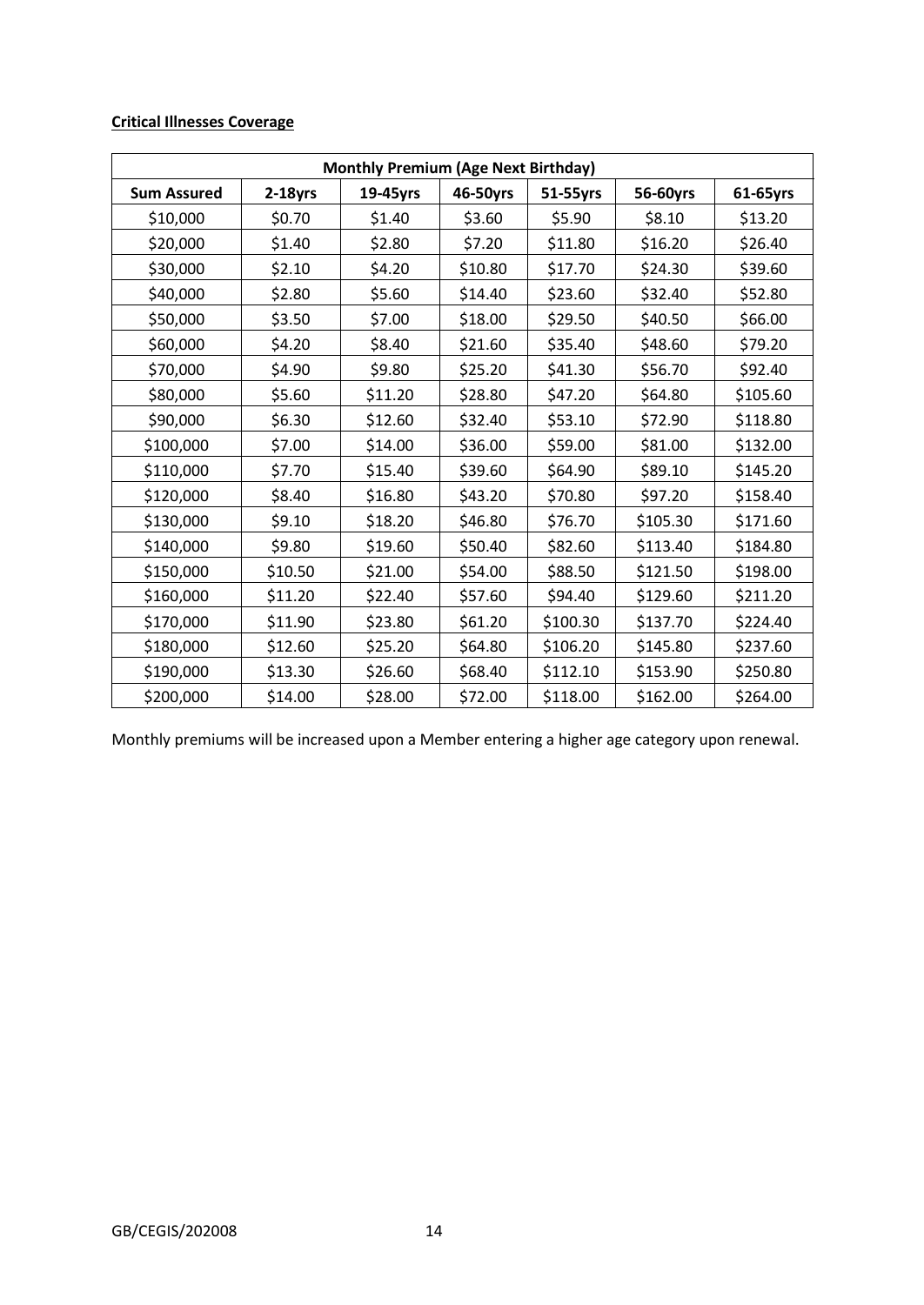# **Table of Premiums (for age 66 to 70 years)**

# **Sum Assured and Monthly Premiums**

The sum assured, in multiples of \$10,000 up to a maximum of \$300,000 for Term Life Coverage and \$200,000 for Critical Illnesses Rider for Insured Employee and Spouse.

# **Term Life Coverage**

| <b>Monthly Premium (Age Next Birthday)</b> |          |          |          |          |          |  |
|--------------------------------------------|----------|----------|----------|----------|----------|--|
| <b>Sum Assured</b>                         | 66 years | 67 years | 68 years | 69 years | 70 years |  |
| \$10,000                                   | \$6.20   | \$7.80   | \$9.80   | \$12.30  | \$15.40  |  |
| \$20,000                                   | \$12.40  | \$15.60  | \$19.60  | \$24.60  | \$30.80  |  |
| \$30,000                                   | \$18.60  | \$23.40  | \$29.40  | \$36.90  | \$46.20  |  |
| \$40,000                                   | \$24.80  | \$31.20  | \$39.20  | \$49.20  | \$61.60  |  |
| \$50,000                                   | \$31.00  | \$39.00  | \$49.00  | \$61.50  | \$77.00  |  |
| \$60,000                                   | \$37.20  | \$46.80  | \$58.80  | \$73.80  | \$92.40  |  |
| \$70,000                                   | \$43.40  | \$54.60  | \$68.60  | \$86.10  | \$107.80 |  |
| \$80,000                                   | \$49.60  | \$62.40  | \$78.40  | \$98.40  | \$123.20 |  |
| \$90,000                                   | \$55.80  | \$70.20  | \$88.20  | \$110.70 | \$138.60 |  |
| \$100,000                                  | \$62.00  | \$78.00  | \$98.00  | \$123.00 | \$154.00 |  |
| \$110,000                                  | \$68.20  | \$85.80  | \$107.80 | \$135.30 | \$169.40 |  |
| \$120,000                                  | \$74.40  | \$93.60  | \$117.60 | \$147.60 | \$184.80 |  |
| \$130,000                                  | \$80.60  | \$101.40 | \$127.40 | \$159.90 | \$200.20 |  |
| \$140,000                                  | \$86.80  | \$109.20 | \$137.20 | \$172.20 | \$215.60 |  |
| \$150,000                                  | \$93.00  | \$117.00 | \$147.00 | \$184.50 | \$231.00 |  |
| \$160,000                                  | \$99.20  | \$124.80 | \$156.80 | \$196.80 | \$246.40 |  |
| \$170,000                                  | \$105.40 | \$132.60 | \$166.60 | \$209.10 | \$261.80 |  |
| \$180,000                                  | \$111.60 | \$140.40 | \$176.40 | \$221.40 | \$277.20 |  |
| \$190,000                                  | \$117.80 | \$148.20 | \$186.20 | \$233.70 | \$292.60 |  |
| \$200,000                                  | \$124.00 | \$156.00 | \$196.00 | \$246.00 | \$308.00 |  |
| \$210,000                                  | \$130.20 | \$163.80 | \$205.80 | \$258.30 | \$323.40 |  |
| \$220,000                                  | \$136.40 | \$171.60 | \$215.60 | \$270.60 | \$338.80 |  |
| \$230,000                                  | \$142.60 | \$179.40 | \$225.40 | \$282.90 | \$354.20 |  |
| \$240,000                                  | \$148.80 | \$187.20 | \$235.20 | \$295.20 | \$369.60 |  |
| \$250,000                                  | \$155.00 | \$195.00 | \$245.00 | \$307.50 | \$385.00 |  |
| \$260,000                                  | \$161.20 | \$202.80 | \$254.80 | \$319.80 | \$400.40 |  |
| \$270,000                                  | \$167.40 | \$210.60 | \$264.60 | \$332.10 | \$415.80 |  |
| \$280,000                                  | \$173.60 | \$218.40 | \$274.40 | \$344.40 | \$431.20 |  |
| \$290,000                                  | \$179.80 | \$226.20 | \$284.20 | \$356.70 | \$446.60 |  |
| \$300,000                                  | \$186.00 | \$234.00 | \$294.00 | \$369.00 | \$462.00 |  |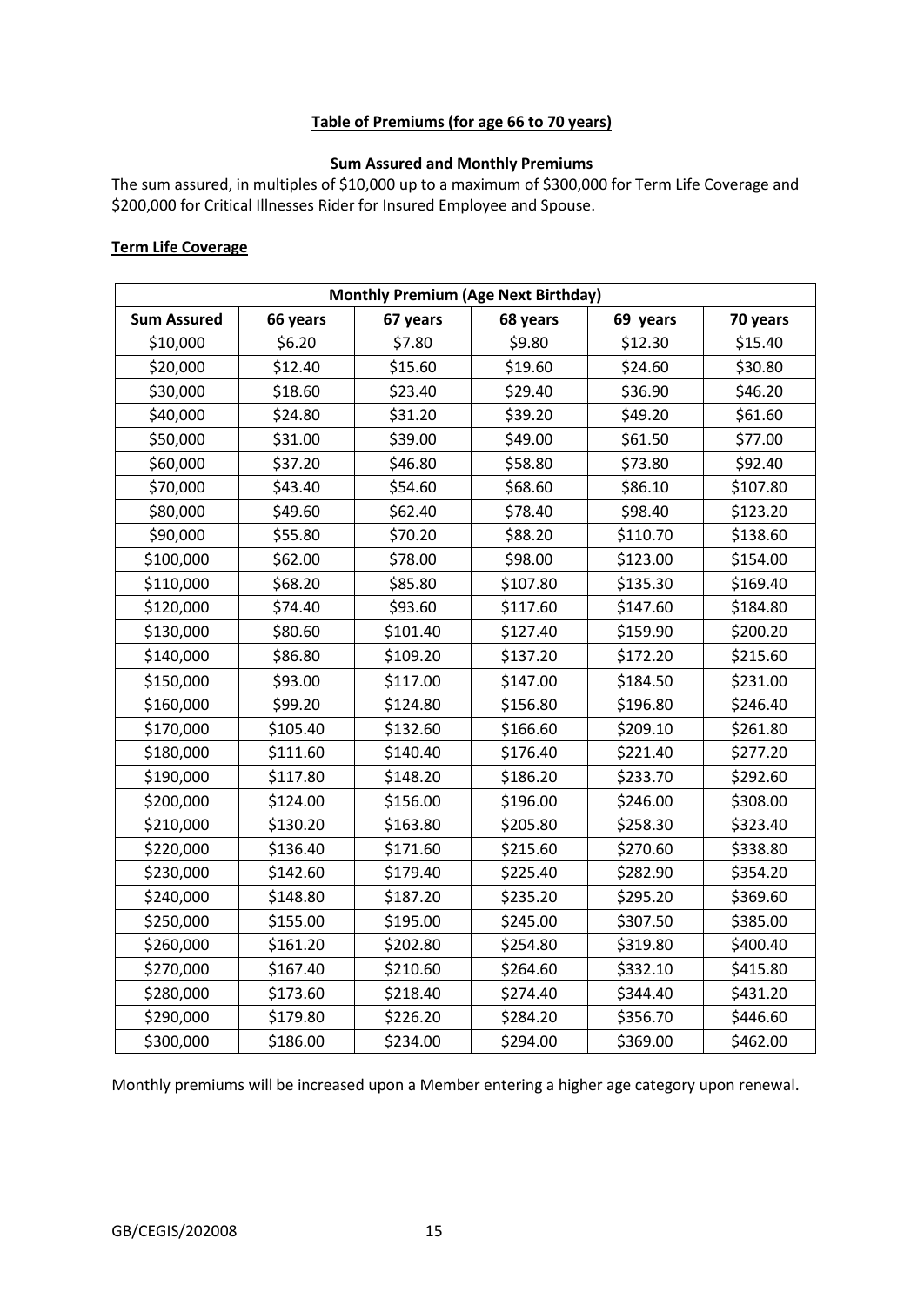# **Critical Illnesses Coverage**

| <b>Monthly Premium (Age Next Birthday)</b> |          |          |          |          |          |  |
|--------------------------------------------|----------|----------|----------|----------|----------|--|
| <b>Sum Assured</b>                         | 66 years | 67 years | 68 years | 69 years | 70 years |  |
| \$10,000                                   | \$17.00  | \$21.30  | \$26.60  | \$33.30  | \$41.60  |  |
| \$20,000                                   | \$34.00  | \$42.60  | \$53.20  | \$66.60  | \$83.20  |  |
| \$30,000                                   | \$51.00  | \$63.90  | \$79.80  | \$99.90  | \$124.80 |  |
| \$40,000                                   | \$68.00  | \$85.20  | \$106.40 | \$133.20 | \$166.40 |  |
| \$50,000                                   | \$85.00  | \$106.50 | \$133.00 | \$166.50 | \$208.00 |  |
| \$60,000                                   | \$102.00 | \$127.80 | \$159.60 | \$199.80 | \$249.60 |  |
| \$70,000                                   | \$119.00 | \$149.10 | \$186.20 | \$233.10 | \$291.20 |  |
| \$80,000                                   | \$136.00 | \$170.40 | \$212.80 | \$266.40 | \$332.80 |  |
| \$90,000                                   | \$153.00 | \$191.70 | \$239.40 | \$299.70 | \$374.40 |  |
| \$100,000                                  | \$170.00 | \$213.00 | \$266.00 | \$333.00 | \$416.00 |  |
| \$110,000                                  | \$187.00 | \$234.30 | \$292.60 | \$366.30 | \$457.60 |  |
| \$120,000                                  | \$204.00 | \$255.60 | \$319.20 | \$399.60 | \$499.20 |  |
| \$130,000                                  | \$221.00 | \$276.90 | \$345.80 | \$432.90 | \$540.80 |  |
| \$140,000                                  | \$238.00 | \$298.20 | \$372.40 | \$466.20 | \$582.40 |  |
| \$150,000                                  | \$255.00 | \$319.50 | \$399.00 | \$499.50 | \$624.00 |  |
| \$160,000                                  | \$272.00 | \$340.80 | \$425.60 | \$532.80 | \$665.60 |  |
| \$170,000                                  | \$289.00 | \$362.10 | \$452.20 | \$566.10 | \$707.20 |  |
| \$180,000                                  | \$306.00 | \$383.40 | \$478.80 | \$599.40 | \$748.80 |  |
| \$190,000                                  | \$323.00 | \$404.70 | \$505.40 | \$632.70 | \$790.40 |  |
| \$200,000                                  | \$340.00 | \$426.00 | \$532.00 | \$666.00 | \$832.00 |  |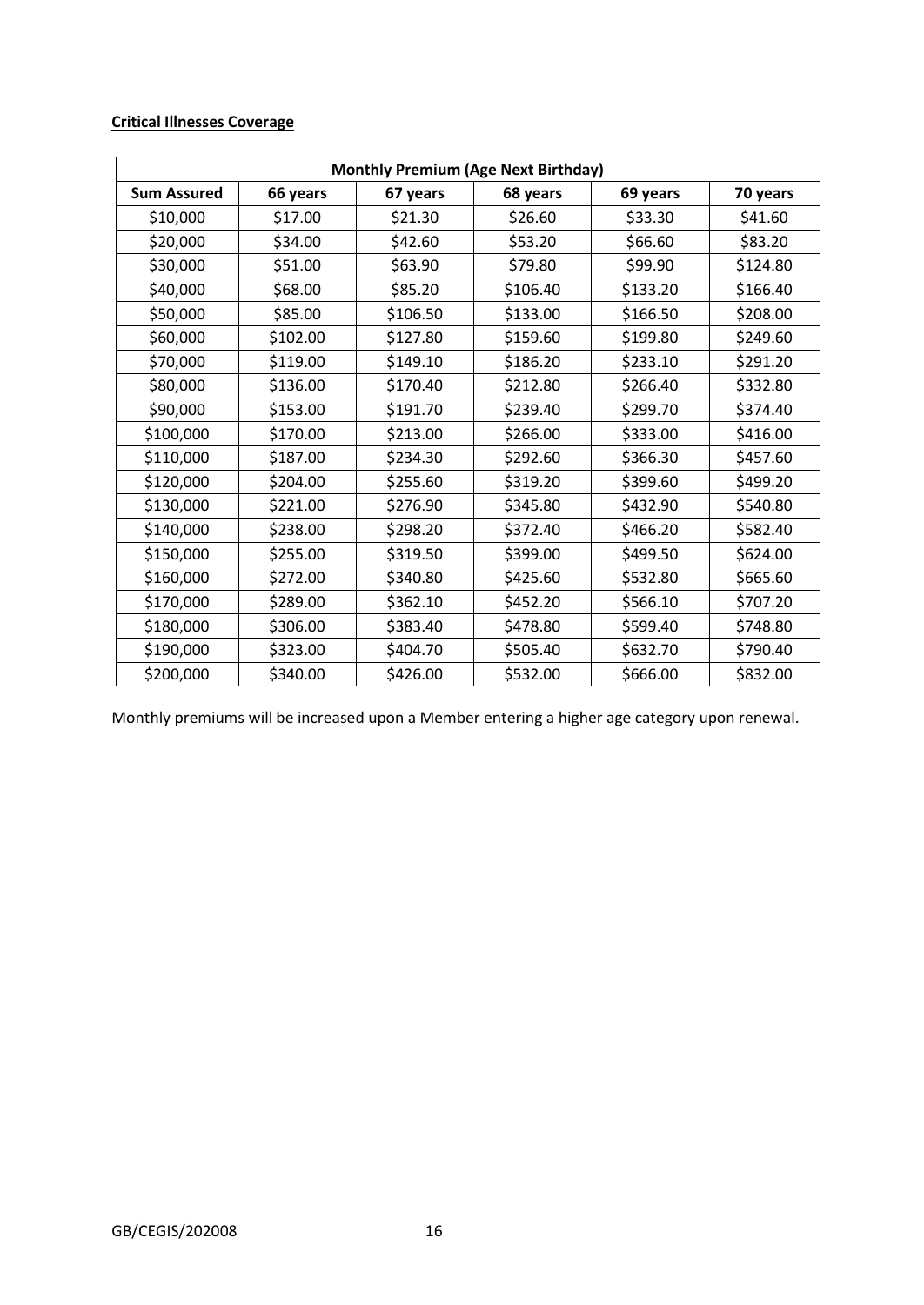### **APPENDIX 2**

# **TABLE OF COMPENSATION**

| Item           | <b>Description of Disability</b>           |                              |                                         | Percentage of |
|----------------|--------------------------------------------|------------------------------|-----------------------------------------|---------------|
|                |                                            | <b>Sum Assured</b>           |                                         |               |
| $\mathbf{1}$   | Loss of Arm                                |                              |                                         | 100%          |
| $\overline{2}$ | Loss of Hand                               |                              |                                         | 100%          |
| 3              | Loss of Leg                                |                              |                                         | 100%          |
| 4              | Loss of Feet                               |                              |                                         | 100%          |
|                | Loss of                                    | $\qquad \qquad \blacksquare$ | Eye                                     | 100%          |
| 5              |                                            |                              | Sight of eye                            | 100%          |
|                |                                            |                              | Sight of eye except perception of light | 50%           |
| 6              | Loss of four fingers and thumb of one hand |                              |                                         | 50%           |
| $\overline{7}$ | Loss of four fingers                       |                              |                                         | 40%           |
| 8              | Loss of thumb                              | $\overline{\phantom{0}}$     | Both phalanges                          | 25%           |
|                |                                            | $\overline{\phantom{0}}$     | One phalanx                             | 10%           |
|                | Loss of Index finger                       | $\overline{\phantom{0}}$     | three phalanges                         | 10%           |
| 9              |                                            | -                            | two phalanges                           | 8%            |
|                |                                            | $\overline{a}$               | one phalanx                             | 4%            |
|                | Loss of Middle finger                      | $\qquad \qquad -$            | three phalanges                         | 6%            |
| 10             |                                            | $\overline{\phantom{0}}$     | two phalanges                           | 4%            |
|                |                                            | $\overline{\phantom{0}}$     | one phalanx                             | 2%            |
|                | Loss of Ring finger                        | $\qquad \qquad -$            | three phalanges                         | 5%            |
| 11             |                                            | $\overline{\phantom{0}}$     | two phalanges                           | 4%            |
|                |                                            | $\overline{\phantom{0}}$     | one phalanx                             | 2%            |
|                | Loss of Little finger                      | $\overline{\phantom{0}}$     | three phalanges                         | 4%            |
| 12             |                                            | $\qquad \qquad \blacksquare$ | two phalanges                           | 3%            |
|                |                                            | -                            | one phalanx                             | 2%            |
| 13             | Loss of Metacarpels                        | $\qquad \qquad \blacksquare$ | first or second (additional)            | 3%            |
|                |                                            | $\qquad \qquad -$            | third, fourth or fifth (additional)     | 2%            |
|                | Loss of Toes                               | $\overline{a}$               | All                                     | 15%           |
| 14             |                                            | $\overline{\phantom{0}}$     | Great Toe, both phalanges               | 5%            |
|                |                                            | -                            | Great Toe, one phalanx                  | 5%            |
|                |                                            |                              | Each Toe, other than great toe          | 1%            |
|                | Loss Hearing                               | -                            | both ears                               | 75%           |
| 15             |                                            | -                            | one ear                                 | 15%           |
| 16             | Loss of Speech                             |                              |                                         | 50%           |

The total compensation payable in respect of several disablements due to the same accident is arrived at by adding together the various percentages but shall not exceed 100% of the Sum Assured.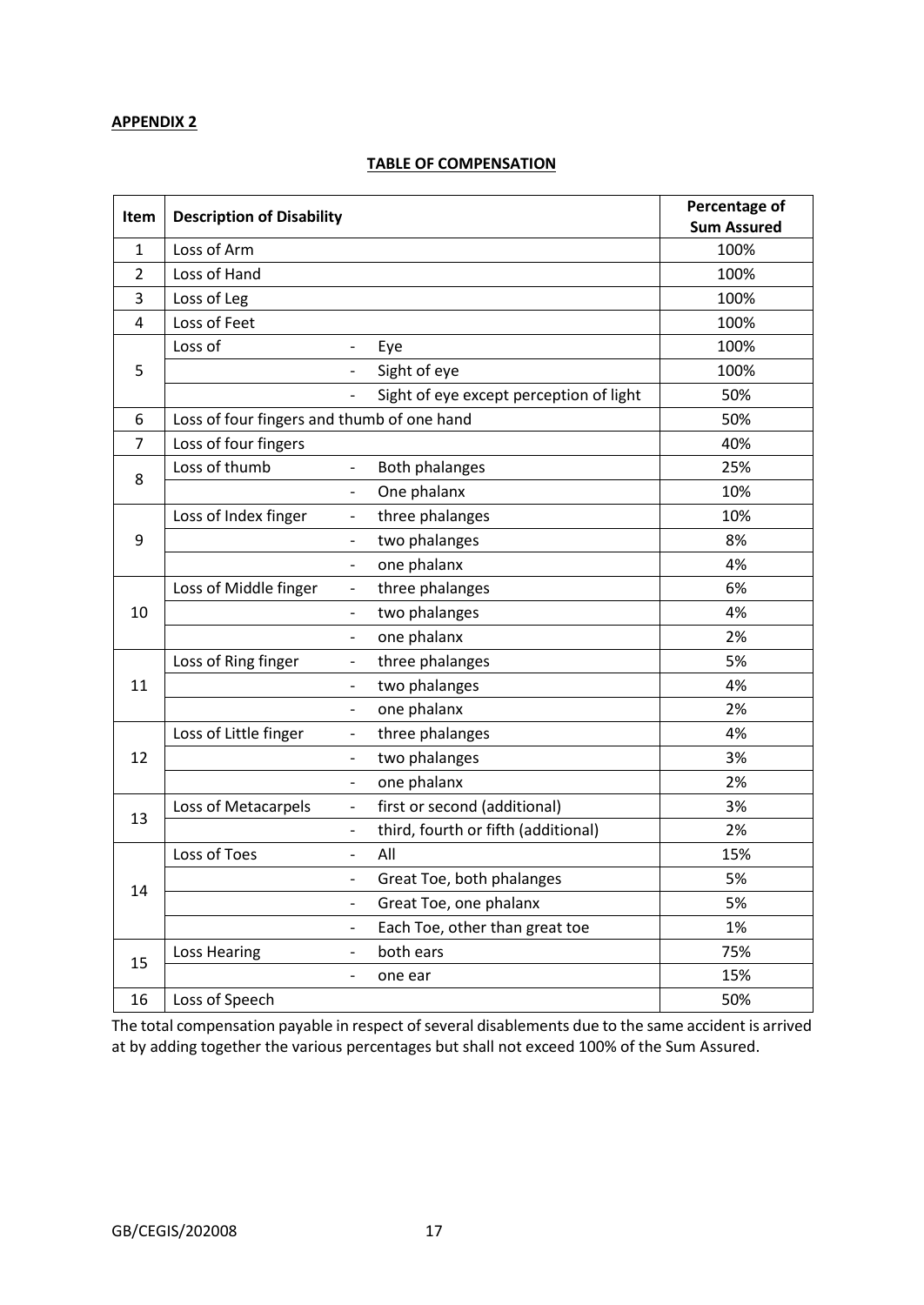# **APPENDIX 3**

### **LIST OF CRITICAL ILLNESSES**

The Life Insurance Association Singapore (LIA) has standard Definitions for 37 severe-stage Critical Illnesses (Version 2019). These Critical Illnesses fall under Version 2019. You may refer to www.lia.org.sg for the standard Definitions (Version 2019).

It is hereby declared that the following 37 Critical Illnesses shall be defined as Critical Illnesses for the purpose of this Policy.

### **1 Major Cancer**

A malignant tumour positively diagnosed with histological confirmation and characterised by the uncontrolled growth of malignant cells with invasion and destruction of normal tissue.

The term Major Cancer includes, but is not limited to, leukemia, lymphoma and sarcoma.

Major Cancer diagnosed on the basis of finding tumour cells and/or tumour-associated molecules in blood, saliva, faeces, urine or any other bodily fluid in the absence of further definitive and clinically verifiable evidence does not meet the above definition.

For the above definition, the following are excluded:

- All tumours which are histologically classified as any of the following: Pre-malignant; Non-invasive; Carcinoma-in-situ (Tis) or Ta; Having borderline malignancy; Having any degree of malignant potential; Having suspicious malignancy; Neoplasm of uncertain or unknown behaviour; or All grades of dysplasia, squamous intraepithelial lesions (HSIL and LSIL) and intra epithelial neoplasia;
- Any non-melanoma skin carcinoma, skin confined primary cutaneous lymphoma and dermatofibrosarcoma protuberans unless there is evidence of metastases to lymph nodes or beyond;
- Malignant melanoma that has not caused invasion beyond the epidermis;
- All Prostate cancers histologically described as T1N0M0 (TNM Classification) or below; or Prostate cancers of another equivalent or lesser classification;
- All Thyroid cancers histologically classified as T1N0M0 (TNM Classification) or below;
- All Neuroendocrine tumours histologically classified as T1N0M0 (TNM Classification) or below;
- All tumours of the Urinary Bladder histologically classified as T1N0M0 (TNM Classification) or below;
- All Gastro-Intestinal Stromal tumours histologically classified as Stage I or IA according to the latest edition of the AJCC Cancer Staging Manual, or below;
- Chronic Lymphocytic Leukaemia less than RAI Stage 3;
- All bone marrow malignancies which do not require recurrent blood transfusions, chemotherapy, targeted cancer therapies, bone marrow transplant, haematopoietic stem cell transplant or other major interventionist treatment; and
- All tumours in the presence of HIV infection.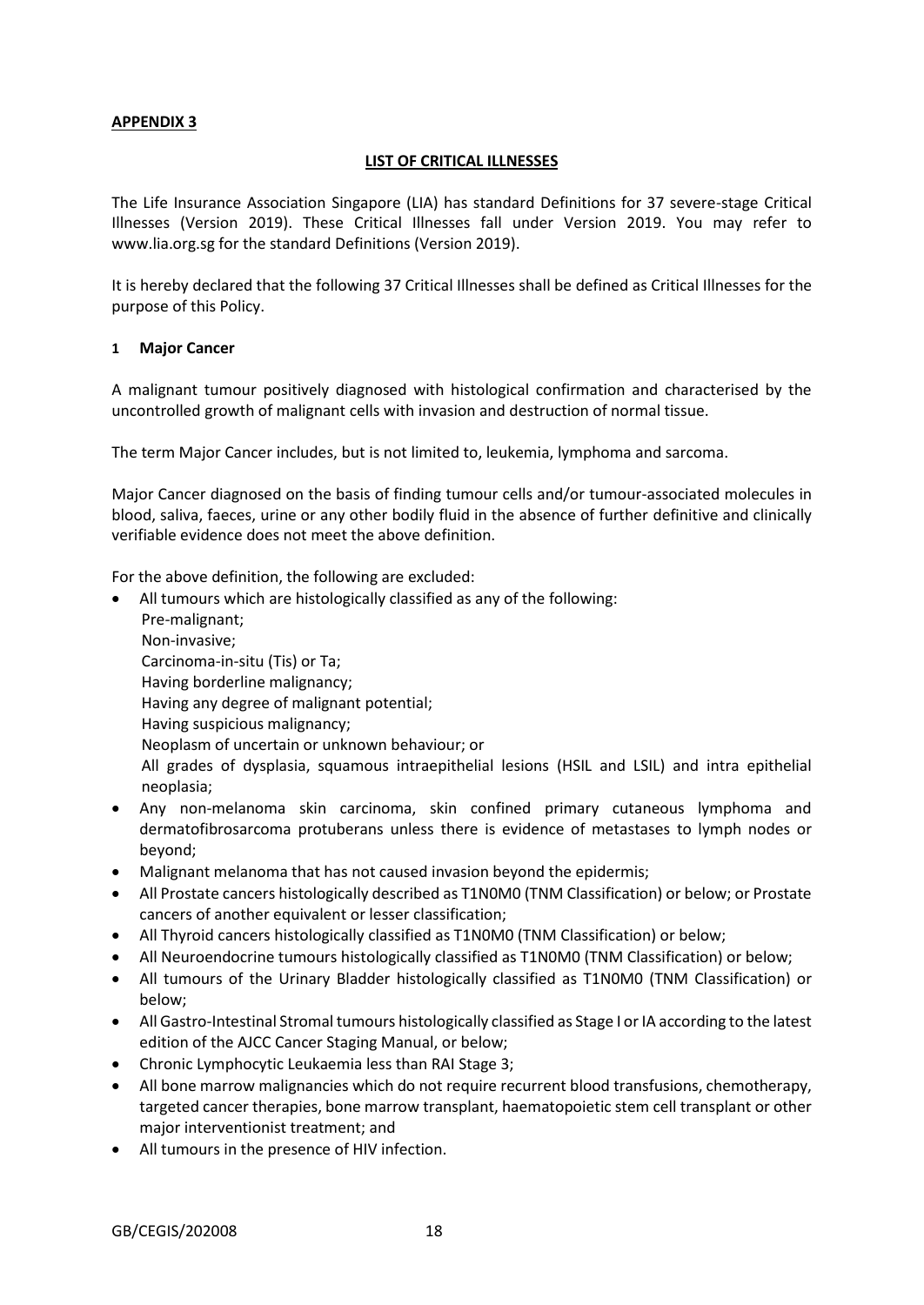# **2 Heart Attack of Specified Severity**

Death of heart muscle due to ischaemia, that is evident by at least three of the following criteria proving the occurrence of a new heart attack:

- History of typical chest pain;
- New characteristic electrocardiographic changes; with the development of any of the following: ST elevation or depression, T wave inversion, pathological Q waves or left bundle branch block;
- Elevation of the cardiac biomarkers, inclusive of CKMB above the generally accepted normal laboratory levels or Cardiac Troponin T or I at 0.5ng/ml and above;
- Imaging evidence of new loss of viable myocardium or new regional wall motion abnormality. The imaging must be done by Cardiologist specified by Income.

For the above definition, the following are excluded:

- Angina;
- Heart attack of indeterminate age; and
- A rise in cardiac biomarkers or Troponin T or I following an intra-arterial cardiac procedure including, but not limited to, coronary angiography and coronary angioplasty.

Explanatory note: 0.5ng/ml = 0.5ug/L = 500pg/ml

### **3 Stroke with Permanent Neurological Deficit**

A cerebrovascular incident including infarction of brain tissue, cerebral and subarachnoid haemorrhage, intracerebral embolism and cerebral thrombosis resulting in permanent neurological deficit. This diagnosis must be supported by all of the following conditions:

- Evidence of permanent clinical neurological deficit confirmed by a neurologist at least 6 weeks after the event; and
- Findings on Magnetic Resonance Imaging, Computerised Tomography, or other reliable imaging techniques consistent with the diagnosis of a new stroke.

The following are excluded:

- Transient Ischaemic Attacks;
- Brain damage due to an accident or injury, infection, vasculitis, and inflammatory disease;
- Vascular disease affecting the eye or optic nerve;
- Ischaemic disorders of the vestibular system; and
- Secondary haemorrhage within a pre-existing cerebral lesion.

### **4 Coronary Artery By-pass Surgery**

The actual undergoing of open-chest surgery or Minimally Invasive Direct Coronary Artery Bypass surgery to correct the narrowing or blockage of one or more coronary arteries with bypass grafts. This diagnosis must be supported by angiographic evidence of significant coronary artery obstruction and the procedure must be considered medically necessary by a consultant cardiologist.

Angioplasty and all other intra-arterial, catheter-based techniques, 'keyhole' or laser procedures are excluded.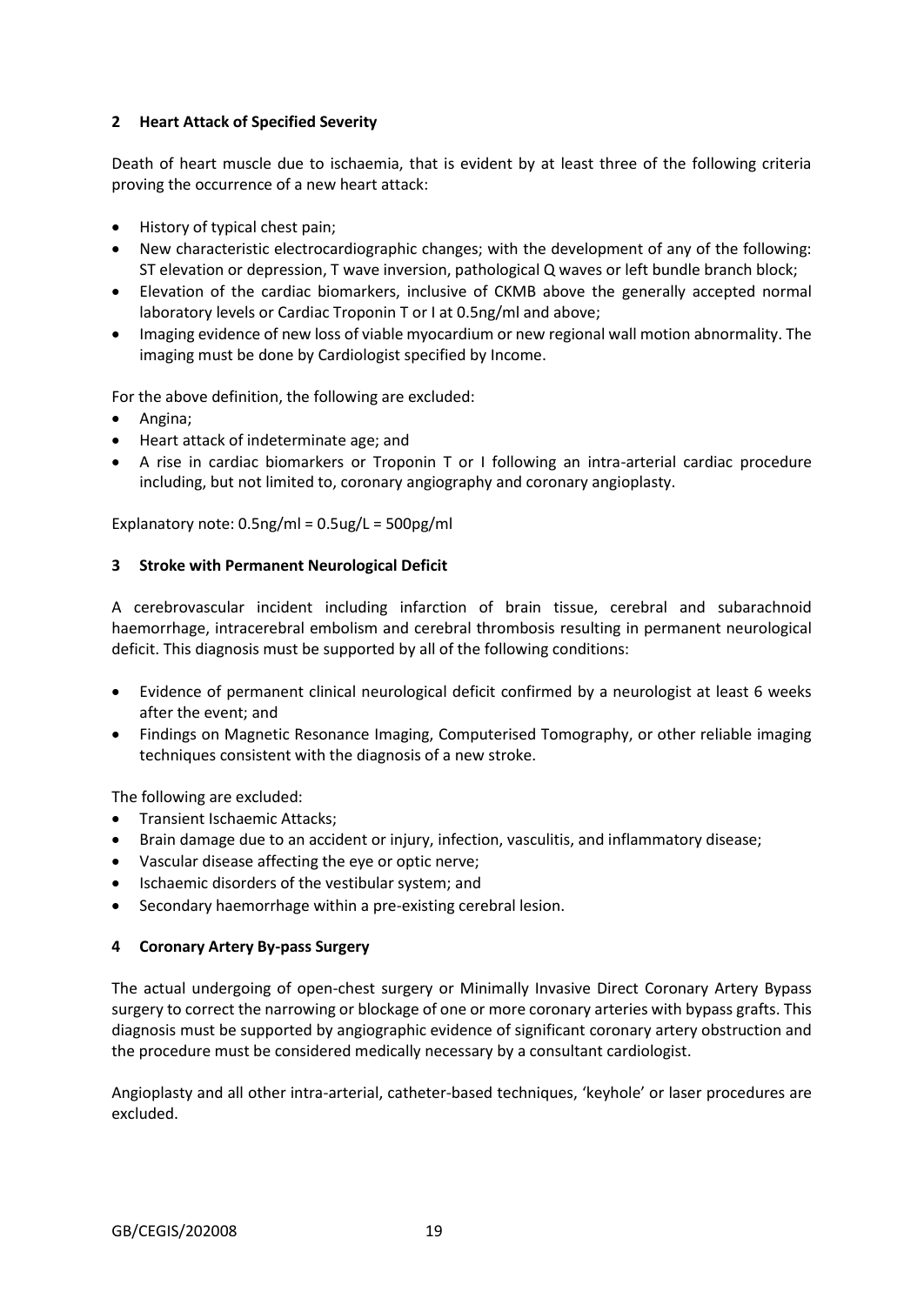# **5 End Stage Kidney Failure**

Chronic irreversible failure of both kidneys requiring either permanent renal dialysis or kidney transplantation.

# **6 Irreversible Aplastic Anaemia**

Chronic persistent and irreversible bone marrow failure, confirmed by biopsy, which results in anaemia, neutropenia and thrombocytopenia requiring treatment with at least one of the following:

- Blood product transfusion;
- Bone marrow stimulating agents;
- Immunosuppressive agents; or
- Bone marrow or haematopoietic stem cell transplantation.

The diagnosis must be confirmed by a haematologist.

### **7 Blindness (Irreversible Loss of Sight)**

Permanent and irreversible loss of sight in both eyes as a result of illness or accident to the extent that even when tested with the use of visual aids, vision is measured at 6/60 or worse in both eyes using a Snellen eye chart or equivalent test, or visual field of 20 degrees or less in both eyes. The blindness must be confirmed by an ophthalmologist.

The blindness must not be correctable by surgical procedures, implants or any other means.

### **8 End Stage Lung Disease**

End stage lung disease, causing chronic respiratory failure. This diagnosis must be supported by evidence of all of the following:

- **•** FEV<sub>1</sub> test results which are consistently less than 1 litre;
- Permanent supplementary oxygen therapy for hypoxemia;
- Arterial blood gas analyses with partial oxygen pressures of 55mmHg or less (PaO2 ≤ 55mmHg); and
- Dyspnea at rest.

The diagnosis must be confirmed by a respiratory physician.

### **9 End Stage Liver Failure**

End stage liver failure as evidenced by all of the following:

- Permanent jaundice;
- Ascites; and
- Hepatic encephalopathy.

Liver disease secondary to alcohol or drug abuse is excluded.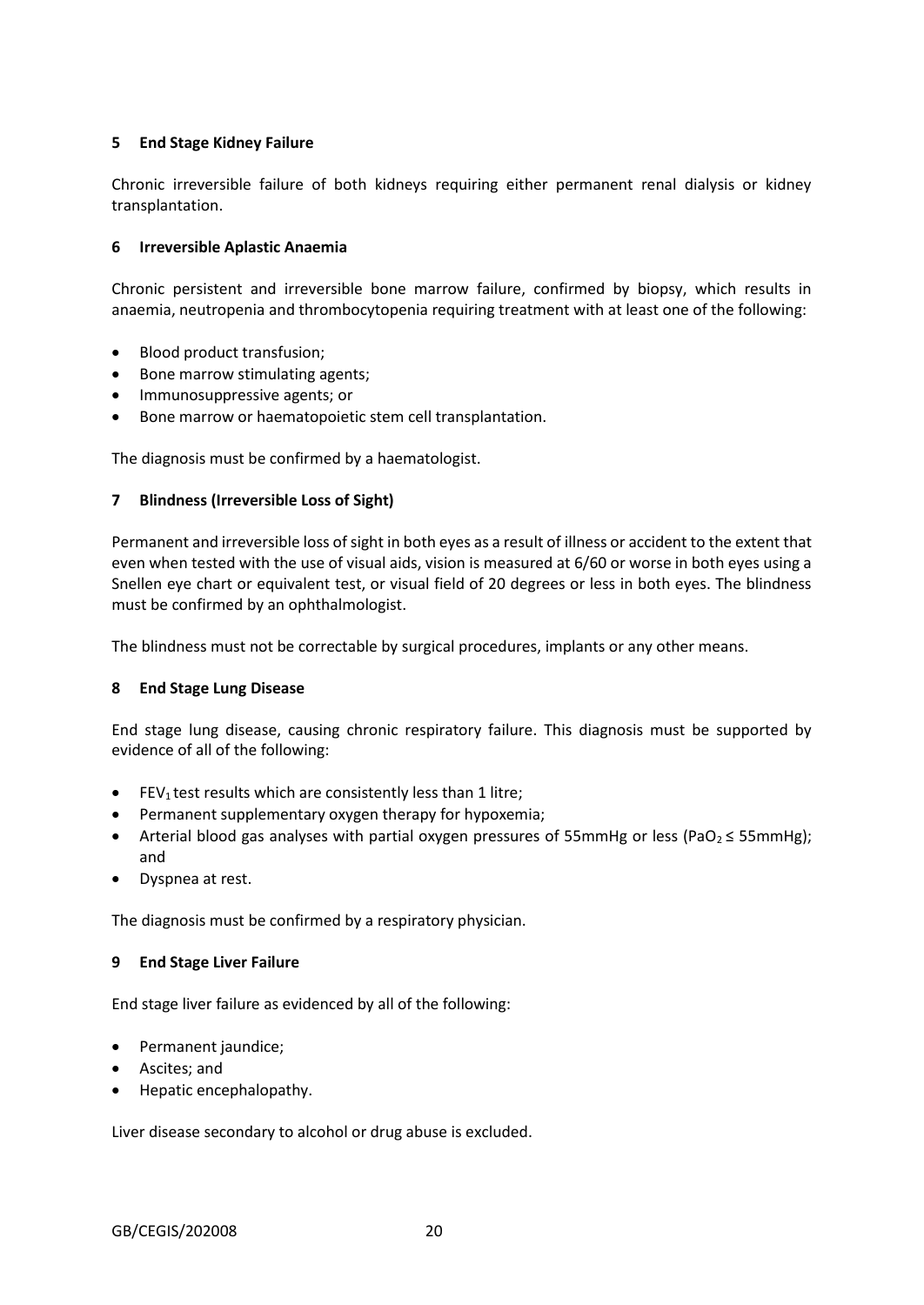# **10 Coma**

A coma that persists for at least 96 hours. This diagnosis must be supported by evidence of all of the following:

- No response to external stimuli for at least 96 hours;
- Life support measures are necessary to sustain life; and
- Brain damage resulting in permanent neurological deficit which must be assessed at least 30 days after the onset of the coma.

For the above definition, medically induced coma and coma resulting directly from alcohol or drug abuse are excluded.

# **11 Deafness (Irreversible Loss of Hearing)**

Total and irreversible loss of hearing in both ears as a result of illness or accident. This diagnosis must be supported by audiometric and sound-threshold tests provided and certified by an Ear, Nose, Throat (ENT) specialist.

Total means "the loss of at least 80 decibels in all frequencies of hearing".

Irreversible means "cannot be reasonably restored to at least 40 decibels by medical treatment, hearing aid and/or surgical procedures consistent with the current standard of the medical services available in Singapore after a period of 6 months from the date of intervention."

# **12 Open Chest Heart Valve Surgery**

The actual undergoing of open-heart surgery to replace or repair heart valve abnormalities. The diagnosis of heart valve abnormality must be supported by cardiac catheterization or echocardiogram and the procedure must be considered medically necessary by a consultant cardiologist.

### **13 Irreversible Loss of Speech**

Total and irreversible loss of the ability to speak as a result of injury or disease to the vocal cords. The inability to speak must be established for a continuous period of 12 months. This diagnosis must be supported by medical evidence furnished by an Ear, Nose, Throat (ENT) specialist.

All psychiatric related causes are excluded.

### **14 Major Burns**

Third degree (full thickness of the skin) burns covering at least 20% of the surface of the insured's body.

### **15 Major Organ / Bone Marrow Transplantation**

The receipt of a transplant of:

- Human bone marrow using haematopoietic stem cells preceded by total bone marrow ablation;
	- or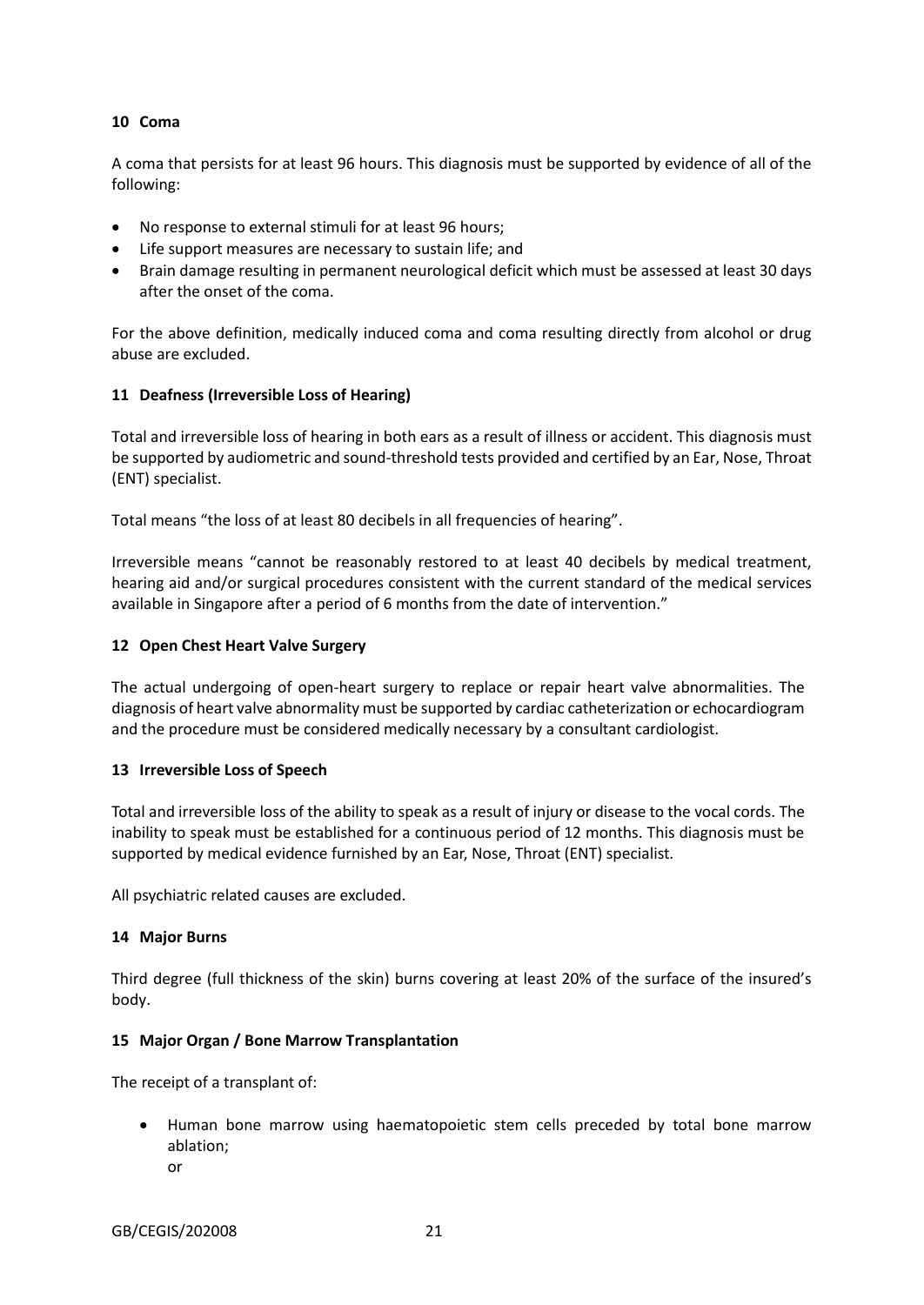One of the following human organs: heart, lung, liver, kidney, pancreas, that resulted from irreversible end stage failure of the relevant organ.

Other stem cell transplants are excluded.

#### **16 Multiple Sclerosis**

The definite diagnosis of Multiple Sclerosis, and must be supported by all of the following:

- Investigations which unequivocally confirm the diagnosis to be Multiple Sclerosis; and
- Multiple neurological deficits which occurred over a continuous period of at least 6 months.

Other causes of neurological damage such as SLE and HIV are excluded.

### **17 Muscular Dystrophy**

The unequivocal diagnosis of muscular dystrophy must be made by a consultant neurologist. The condition must result in the inability of the insured to perform (whether aided or unaided) at least 3 of the 6 "Activities of Daily Living" for a continuous period of at least 6 months.

For the purpose of this definition, "aided" shall mean with the aid of special equipment, device and/or apparatus and not pertaining to human aid.

### **18 Paralysis (Irreversible Loss of Use of Limbs)**

Total and irreversible loss of use of at least 2 entire limbs due to injury or disease persisting for a period of at least 6 weeks and with no foreseeable possibility of recovery. This condition must be confirmed by a consultant neurologist.

Self-inflicted injuries are excluded.

#### **19 Idiopathic Parkinson's Disease**

The unequivocal diagnosis of idiopathic Parkinson's Disease by a consultant neurologist. This diagnosis must be supported by all of the following conditions:

- The disease cannot be controlled with medication; and
- Inability of the insured to perform (whether aided or unaided) at least 3 of the 6 "Activities of Daily Living" for a continuous period of at least 6 months.

For the purpose of this definition, "aided" shall mean with the aid of special equipment, device and/or apparatus and not pertaining to human aid.

### **20 Open Chest Surgery to Aorta**

The actual undergoing of major surgery to repair or correct an aneurysm, narrowing, obstruction or dissection of the aorta through surgical opening of the chest or abdomen. For the purpose of this definition, aorta shall mean the thoracic and abdominal aorta but not its branches.

Surgery performed using only minimally invasive or intra-arterial techniques are excluded.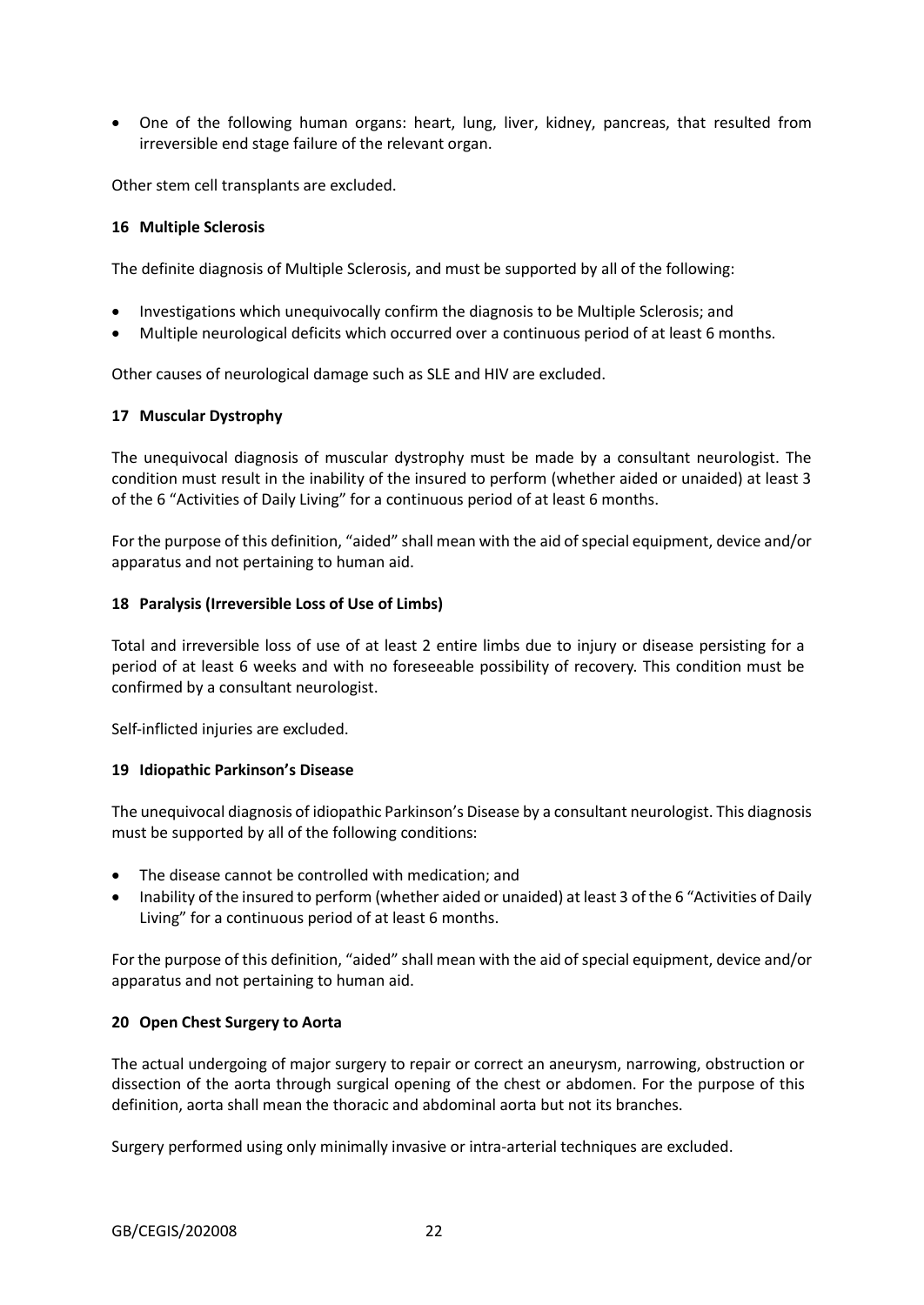# **21 Alzheimer's Disease / Severe Dementia**

Deterioration or loss of cognitive function as confirmed by clinical evaluation and imaging tests, arising from Alzheimer's disease or irreversible organic disorders, resulting in significant reduction in mental and social functioning requiring the continuous supervision of the insured. This diagnosis must be supported by the clinical confirmation of an appropriate consultant and supported by Income's appointed Registered Medical Practitioner.

The following are excluded:

- Non-organic diseases such as neurosis and psychiatric illnesses; and
- Alcohol related brain damage.

### **22 Fulminant Hepatitis**

A submassive to massive necrosis of the liver by the Hepatitis virus, leading precipitously to liver failure. This diagnosis must be supported by all of the following:

- Rapid decreasing of liver size as confirmed by abdominal ultrasound;
- Necrosis involving entire lobules, leaving only a collapsed reticular framework;
- Rapid deterioration of liver function tests;
- Deepening jaundice; and
- Hepatic encephalopathy.

### **23 Motor Neurone Disease**

Motor neurone disease characterised by progressive degeneration of corticospinal tracts and anterior horn cells or bulbar efferent neurones which include spinal muscular atrophy, progressive bulbar palsy, amyotrophic lateral sclerosis and primary lateral sclerosis. This diagnosis must be confirmed by a neurologist as progressive and resulting in permanent neurological deficit.

### **24 Primary Pulmonary Hypertension**

Primary Pulmonary Hypertension with substantial right ventricular enlargement confirmed by investigations including cardiac catheterisation, resulting in permanent physical impairment of at least Class IV of the New York Heart Association (NYHA) Classification of Cardiac Impairment.

The NYHA Classification of Cardiac Impairment:

- Class I: No limitation of physical activity. Ordinary physical activity does not cause undue fatigue, dyspnea, or anginal pain.
- Class II: Slight limitation of physical activity. Ordinary physical activity results in symptoms.
- Class III: Marked limitation of physical activity. Comfortable at rest, but less than ordinary activity causes symptoms.
- Class IV: Unable to engage in any physical activity without discomfort. Symptoms may be present even at rest.

### **25 Terminal Illness**

The conclusive diagnosis of an illness that is expected to result in the death of the insured within 12 months. This diagnosis must be supported by a specialist and confirmed by Income's appointed Registered Medical Practitioner.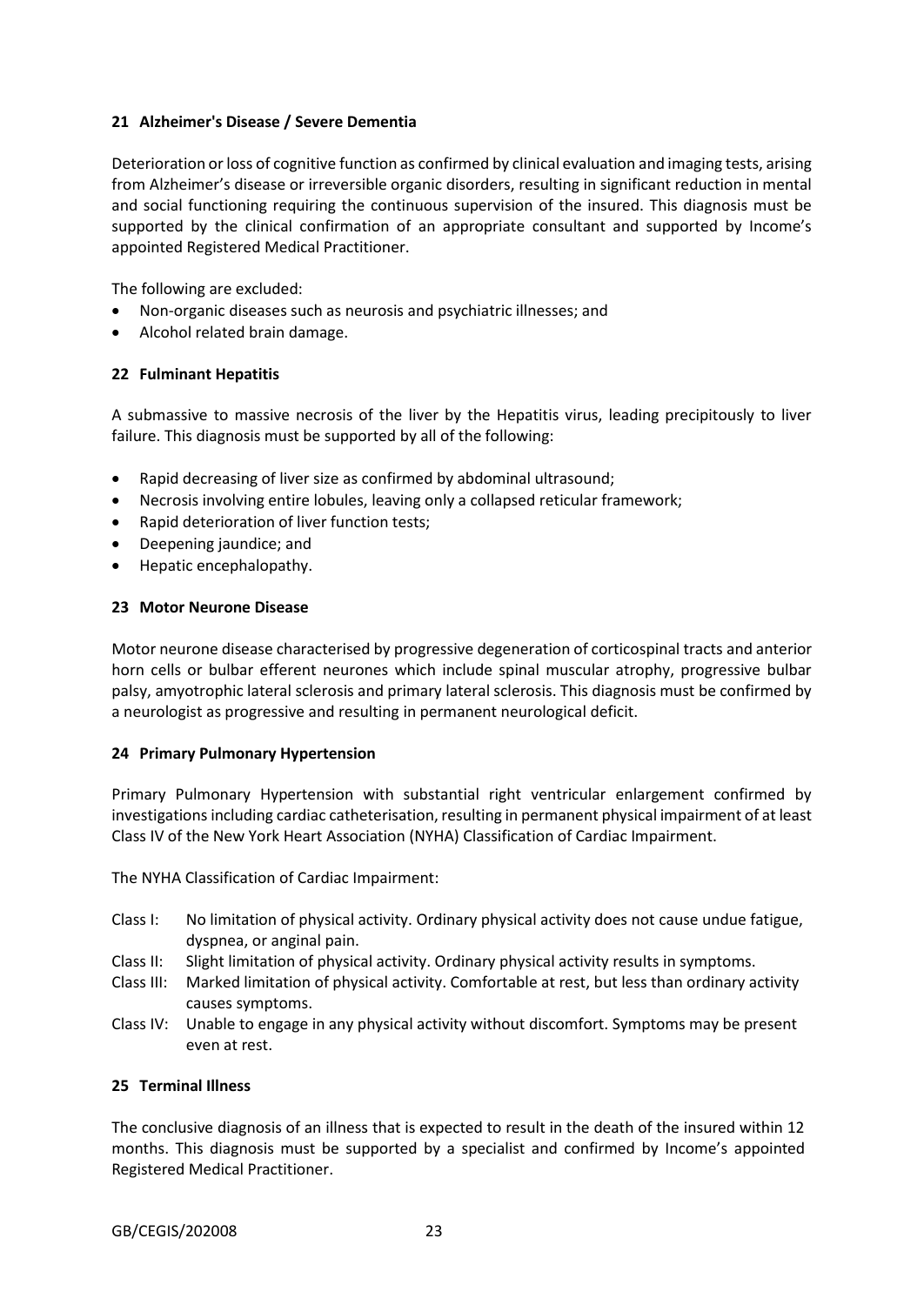Terminal illness in the presence of HIV infection is excluded.

# **26 HIV Due to Blood Transfusion and Occupationally Acquired HIV**

- A. Infection with the Human Immunodeficiency Virus (HIV) through a blood transfusion, provided that all of the following conditions are met:
- The blood transfusion was medically necessary or given as part of a medical treatment;
- The blood transfusion was received in Singapore after the Issue Date, Date of Endorsement or Date of Reinstatement of this policy, whichever is the later; and
- The source of the infection is established to be from the Institution that provided the blood transfusion and the Institution is able to trace the origin of the HIV tainted blood.
- B. Infection with the Human Immunodeficiency Virus (HIV) which resulted from an accident occurring after the Issue Date, Date of Endorsement or Date of Reinstatement of this policy, whichever is the later whilst the insured was carrying out the normal professional duties of his or her occupation in Singapore, provided that all of the following are proven to Income's satisfaction:
- Proof that the accident involved a definite source of the HIV infected fluids;
- Proof of sero-conversion from HIV negative to HIV positive occurring during the 180 days after the documented accident. This proof must include a negative HIV antibody test conducted within 5 days of the accident; and
- HIV infection resulting from any other means including sexual activity and the use of intravenous drugs is excluded.

This benefit is only payable when the occupation of the insured is a medical practitioner, housemen, medical student, state registered nurse, medical laboratory technician, dentist (surgeon and nurse) or paramedical worker, working in medical centre or clinic (in Singapore).

This benefit will not apply under either section A or B where a cure has become available prior to the infection. "Cure" means any treatment that renders the HIV inactive or non-infectious.

### **27 Benign Brain Tumor**

Benign brain tumour means a non-malignant tumour located in the cranial vault and limited to the brain, meninges or cranial nerves where all of the following conditions are met:

- It has undergone surgical removal or, if inoperable, has caused a permanent neurological deficit; and
- Its presence must be confirmed by a neurologist or neurosurgeon and supported by findings on Magnetic Resonance Imaging, Computerised Tomography, or other reliable imaging techniques.

The following are excluded:

- Cysts;
- Abscess;
- Angioma;
- **•** Granulomas;
- Vascular Malformations;
- Haematomas; and
- Tumours of the pituitary gland, spinal cord and skull base.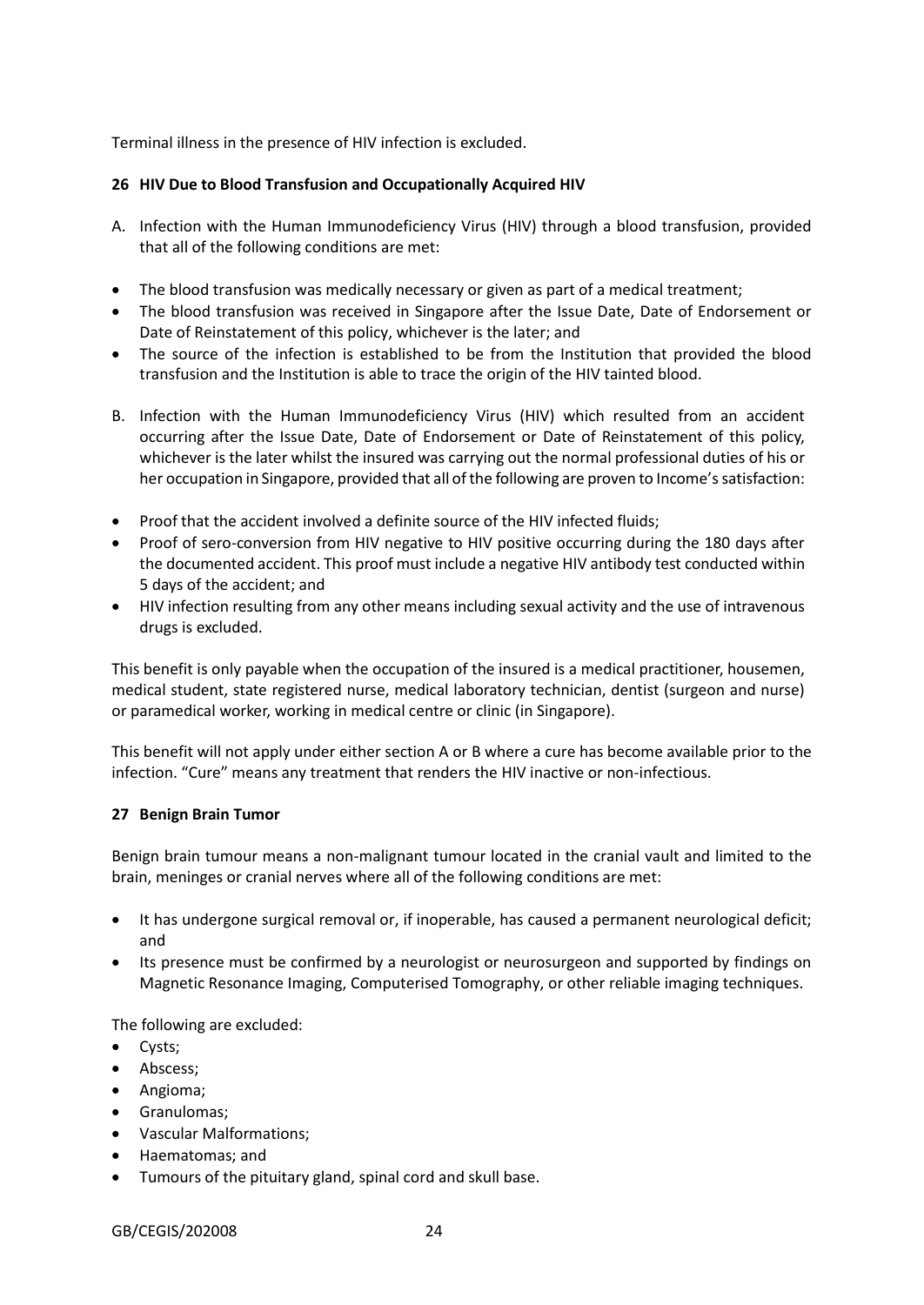# **28 Severe Encephalitis**

Severe inflammation of brain substance (cerebral hemisphere, brainstem or cerebellum) and resulting in permanent neurological deficit which must be documented for at least 6 weeks. This diagnosis must be certified by a consultant neurologist, and supported by any confirmatory diagnostic tests.

Encephalitis caused by HIV infection is excluded.

# **29 Angioplasty & Other Invasive Treatment for Coronary Artery**

The actual undergoing of balloon angioplasty or similar intra-arterial catheter procedure to correct a narrowing of minimum 60% stenosis, of one or more major coronary arteries as shown by angiographic evidence. The revascularisation must be considered medically necessary by a consultant cardiologist.

Coronary arteries herein refer to left main stem, left anterior descending, circumflex and right coronary artery.

Payment under this condition is limited to 10% of the Sum Assured under this policy subject to a S\$25,000 maximum sum payable. This benefit is payable once only and shall be deducted from the amount of this policy, thereby reducing the amount of the Sum Assured which may be payable herein.

Diagnostic angiography is excluded.

# **30 Severe Bacterial Meningitis**

Bacterial infection resulting in severe inflammation of the membranes of the brain or spinal cord resulting in significant, irreversible and permanent neurological deficit. The neurological deficit must persist for at least 6 weeks. This diagnosis must be confirmed by:

- The presence of bacterial infection in cerebrospinal fluid by lumbar puncture; and
- A consultant neurologist.

Bacterial Meningitis in the presence of HIV infection is excluded.

### **31 Major Head Trauma**

Accidental head injury resulting in permanent neurological deficit to be assessed no sooner than 6 weeks from the date of the accident. This diagnosis must be confirmed by a consultant neurologist and supported by relevant findings on Magnetic Resonance Imaging, Computerised Tomography, or other reliable imaging techniques. "Accident" means an event of violent, unexpected, external, involuntary and visible nature which is independent of any other cause and is the sole cause of the head injury.

The following are excluded:

- Spinal cord injury; and
- Head injury due to any other causes.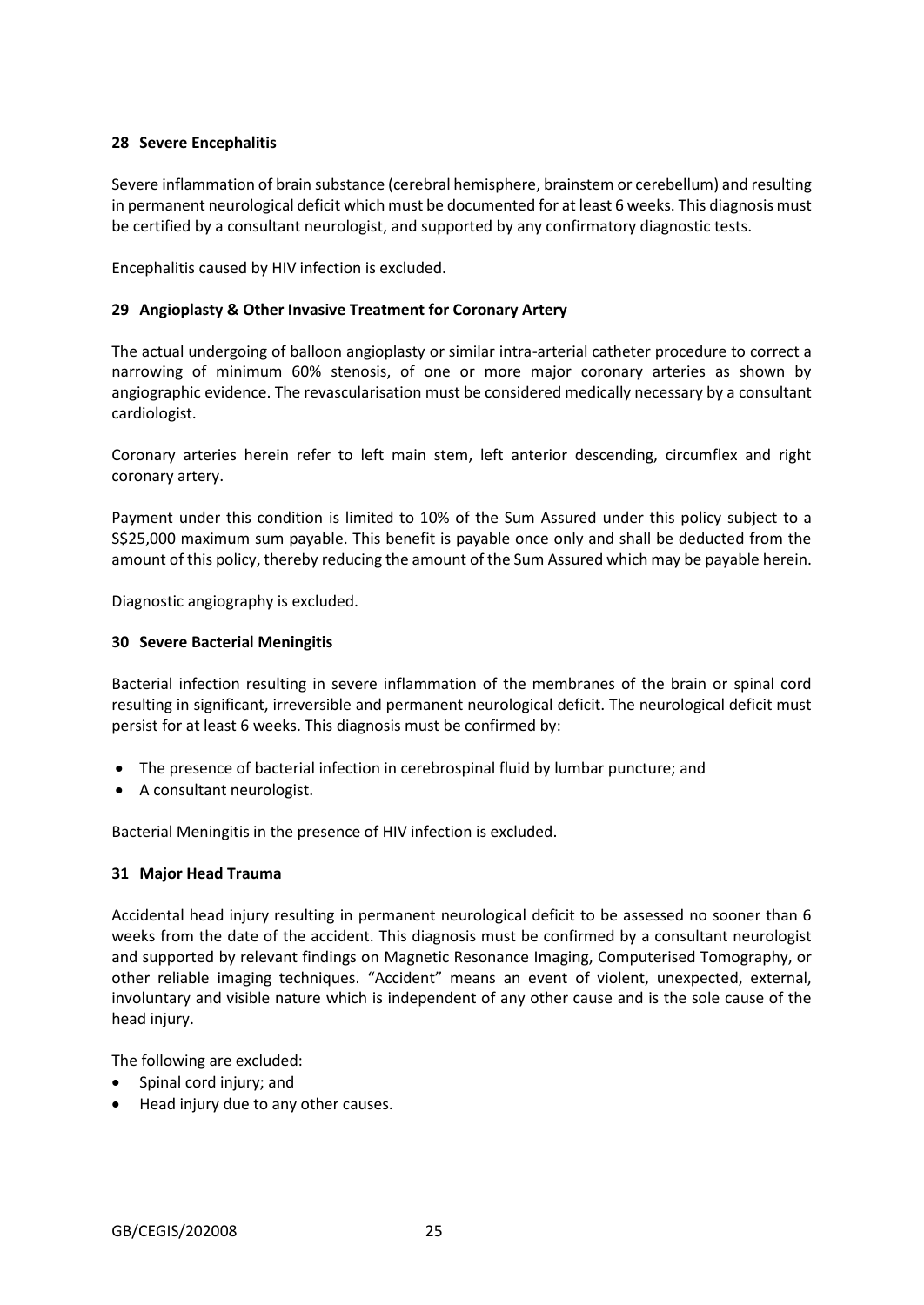# **32 Progressive Scleroderma**

A systemic collagen-vascular disease causing progressive diffuse fibrosis in the skin, blood vessels and visceral organs. This diagnosis must be unequivocally confirmed by a consultant rheumatologist and supported by biopsy or equivalent confirmatory test, and serological evidence, and the disorder must have reached systemic proportions to involve the heart, lungs or kidneys.

The following are excluded:

- Localised scleroderma (linear scleroderma or morphea);
- Eosinophilic fascitis; and
- CREST syndrome.

### **33 Persistent Vegetative State (Apallic Syndrome)**

Universal necrosis of the brain cortex with the brainstem intact. This diagnosis must be definitely confirmed by a consultant neurologist holding such an appointment at an approved hospital. This condition has to be medically documented for at least one month.

### **34 Systemic Lupus Erythematosus with Lupus Nephritis**

The unequivocal diagnosis of Systemic Lupus Erythematosus (SLE) based on recognised diagnostic criteria and supported with clinical and laboratory evidence. In respect of this policy, systemic lupus erythematosus will be restricted to those forms of systemic lupus erythematosus which involve the kidneys (Class III to Class VI Lupus Nephritis, established by renal biopsy, and in accordance with the RPS/ISN classification system). The final diagnosis must be confirmed by a certified doctor specialising in Rheumatology and Immunology.

The RPS/ISN classification of lupus nephritis:

- Class I Minimal mesangial lupus nephritis
- Class II Mesangial proliferative lupus nephritis
- Class III Focal lupus nephritis (active and chronic; proliferative and sclerosing)
- Class IV Diffuse lupus nephritis (active and chronic; proliferative and sclerosing; segmental and global)
- Class V Membranous lupus nephritis
- Class VI Advanced sclerosis lupus nephritis

### **35 Other Serious Coronary Artery Disease**

The narrowing of the lumen of at least one coronary artery by a minimum of 75% and of two others by a minimum of 60%, as proven by invasive coronary angiography, regardless of whether or not any form of coronary artery surgery has been performed.

Diagnosis by Imaging or non-invasive diagnostic procedures such as CT scan or MRI does not meet the confirmatory status required by the definition.

Coronary arteries herein refer to left main stem, left anterior descending, circumflex and right coronary artery. The branches of the above coronary arteries are excluded.